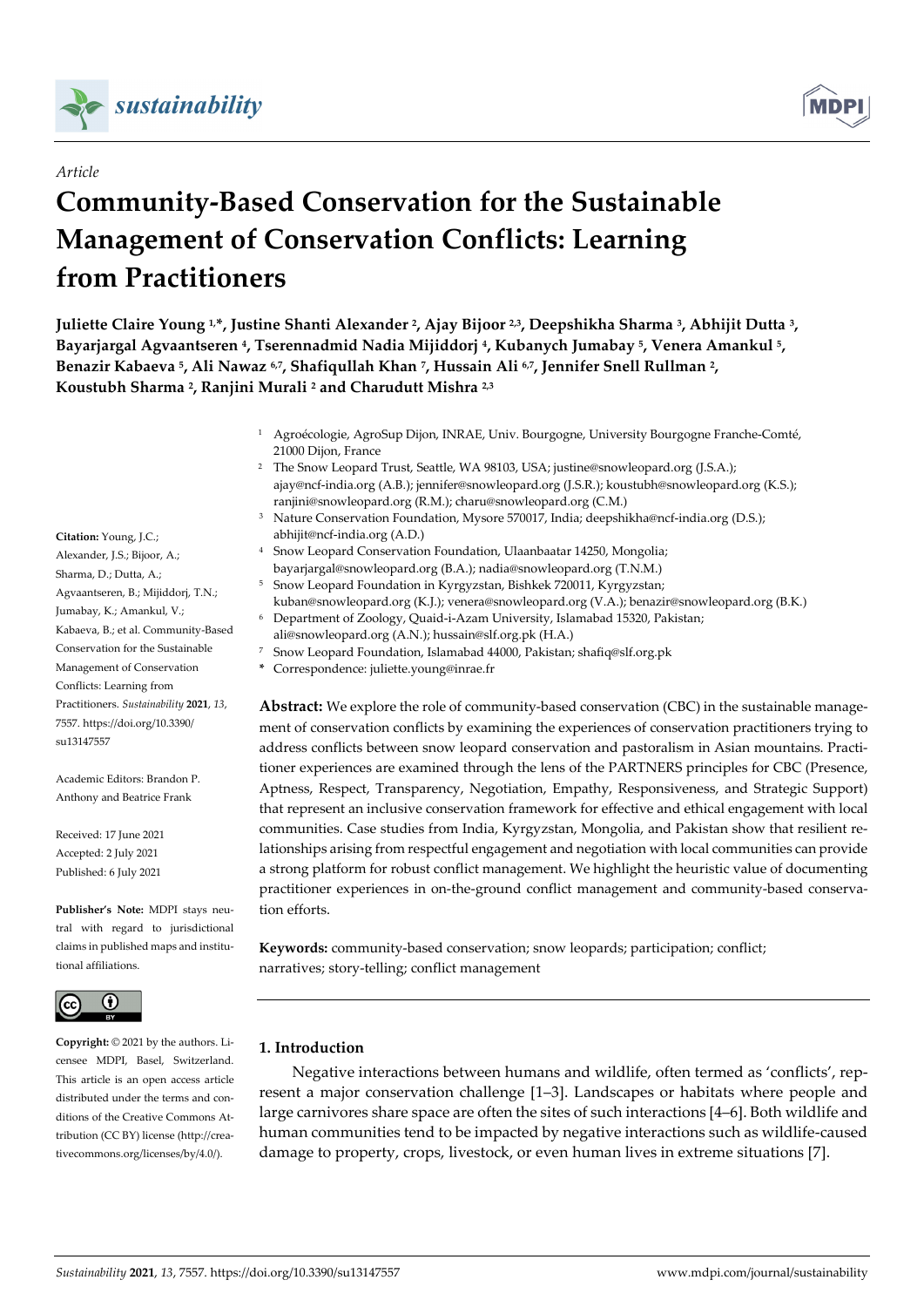Local pastoral communities can face heavy burdens of co-existing with wild carnivores due to livestock depredation, with subsequent impacts on livelihoods and wellbeing [8–11]. Carnivores suffer from retaliatory killing, illegal poaching and trade, fragmentation or damage to habitat, and displacement or shrinkage of prey species populations [12,13].

Researchers increasingly highlight that there is, in principle, no direct 'conflict' between humans and carnivores, but rather a conflict between competing human interests, specifically those of stakeholder livelihoods and biodiversity conservation [1,3,14]. Redpath et al. [2] further suggest that solutions should go beyond addressing negative interactions and consider social and cultural factors such as power relations within or between communities, changing attitudes, and values amongst stakeholders. Based on research on conservation conflicts, many of the normative elements needed for the long-term resolution of conflicts have been discussed [15–17]. These include local stakeholders as the principal drivers of solutions [18,19], building trust between stakeholders [20–22], and tailoring interventions to social norms, context, and scale [23,24]. Community-based conservation has been put forward as an approach to include local communities in such conflict resolution efforts, leading to more long-term and sustainable conservation and social outcomes [25–27]. Such approaches have become increasingly common; however, they can vary in the degree of, and manner in which, local communities are involved. In addition, it is often difficult to evaluate these approaches in terms of their effectiveness due to a paucity of monitoring and evaluation, and difficulties in capturing some of the more intangible outcomes of community-based conservation.

The snow leopard's *Panthera uncia* distribution spans twelve countries in Asia [28]. The species' particularly large home ranges encompass extensive landscapes where they co-exist with human communities [29]. Across snow leopard habitats, pastoralism and agro-pastoralism are the predominant sources of community and household livelihood [30–33]. The mutual dependence of people and snow leopards on the same ecosystem services and resources implies a high risk of negative interactions [32,33]. For example, the rise in the number of livestock related to the growing demand for cashmere wool is leading to the degradation of habitats and depletion of the snow leopards prey populations [34]. In contrast, snow leopards are reported to kill single or multiple livestock in open pastures or corrals, thereby imposing a burden on affected households [3]. Furthermore, wildlife conservation approaches may not find themselves aligned with the interests of pastoral communities who are dependent on increasing their livestock numbers and improving their livelihoods [3,34].

The Snow Leopard Trust and their partner networks have championed communitybased conservation approaches across snow leopard range countries for nearly two decades [3]. The focus has been and remains on creating incentives for local communities to protect local wildlife and ecosystems, promoting positive interactions and mitigating risks of conflict [27]. This experience led to the development of the PARTNERS Principles for Community Based Conservation, which is a set of eight guiding principles to consider while working with communities to develop long-term conservation strategies and solutions [3,35]. These Principles were distilled from many years of presence and experience working with local communities [35]:

- 1. Presence highlights the need to recognise the unique social-ecological contexts within which every community is based, and the benefit of immersion by conservation practitioners to gain a nuanced understanding of the community. It also stresses the importance of building mutual trust through long term engagement for sustainable conflict management;
- 2. Aptness urges conservation practitioners to identify conservation threats which can help in identifying locally relevant interventions to address them. It encourages practitioners to consider the scale of implementation, socio-cultural aptness, and local capacity before finalising on any conservation intervention. It also encourages the adoption of a multi-pronged approach to managing the conflict;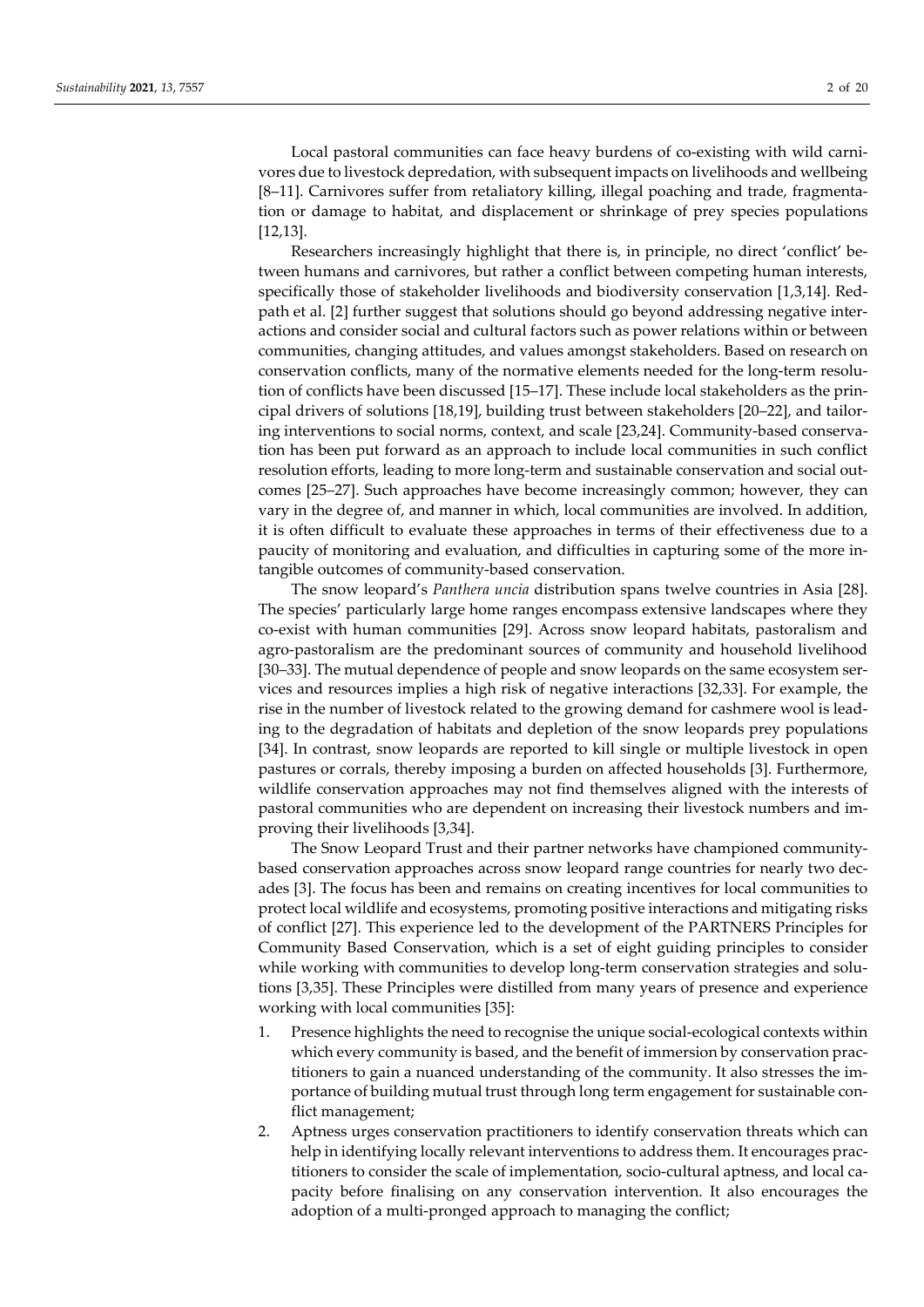- 3. Respect encourages setting up equal partnerships and cautions conservation practitioners against seeing local communities as recipients of aid;
- 4. Transparency encourages conservation practitioners to make communities part of the decision-making process while also providing them with the opportunity to ask questions and make clarifications that may come up in the process of conflict management;
- 5. Negotiation reminds conservation practitioners of the situations they find themselves in when engaging with communities and the value in taking an integrative approach to benefit the community and conservation, rather than to take extreme positional or either-or stances in conflict management;
- 6. Empathy reiterates the point that conservation and conflict management may be one of several concerns within a community and to remain sensitive of this reality;
- 7. Responsiveness emphasises the importance of responding swiftly to any situation while recognising that the threats evolve over time and, hence, sustainable conflict management calls for close monitoring and a great deal of adaptability;
- 8. Strategic Support stresses the need for conservation practitioners to work closely with governments to promote community-based conservation through policy formulation and in catalysing multi-sectoral cooperation to facilitate sustainable conflict management.

Guided by this approach, the Snow Leopard Trust has worked with over 15,000 herder families across India, China, Kyrgyzstan, Mongolia, and Pakistan. Conservation interventions set up over the years have been jointly designed along with these communities to manage current and emerging threats. Such interventions range from damage prevention measures such as deployment of community rangers and predator-proofing of corrals, to risk mitigation measures such as setting up livestock vaccination and insurance programmes, to efforts to supplement livelihoods through conservation-linked enterprises [3,27,36–38].

In this paper, we use the PARTNERS Principles framework to reflect on a few case studies in conflict management across four countries where snow leopards occur. The aim is to use this as a framework against which conservation practitioners could assess and improve their efforts towards long term and sustainable solutions to wildlife-human conflict. We document six narratives, prepared by practitioners working with communities on conflict resolution, and appraise these narratives in light of the PARTNERS principles. Particular attention was given to capturing and presenting the views and experiences of conservation practitioners on the challenges and opportunities of long-term conflict management.

#### **2. Methods**

In 2019, we carried out a PARTNERS principles training workshop with 18 participants. The 18 participants included conservationists working across five snow leopard range countries (three from Kyrgyzstan, four from India, four from Pakistan, three from China, and four from Mongolia). Their profile included leaders of national NGOs  $(n = 4)$ , community-based conservation staff ( $n = 14$ ), and conservation researchers ( $n = 4$ ). The aim of the workshop was training in PARTNERS principles for effective community engagement, with a focus on sharing experiences from practitioners and the challenges they had encountered during their conservation and conflict management efforts. Over the following 18 months, through online 'help solve my problem' sessions, we worked with participants on joint problem solving based on the PARTNERS principles. As preparation for a refresher course on the PARTNERS principles in June 2021, we asked each country's team who had attended the original training course to write one of their community-based conservation experiences as a narrative, in order to discuss it together and learn joint lessons that could be useful across countries and communities. The refresher course included 15 participants—all of which had participated in the PARTNERS principles training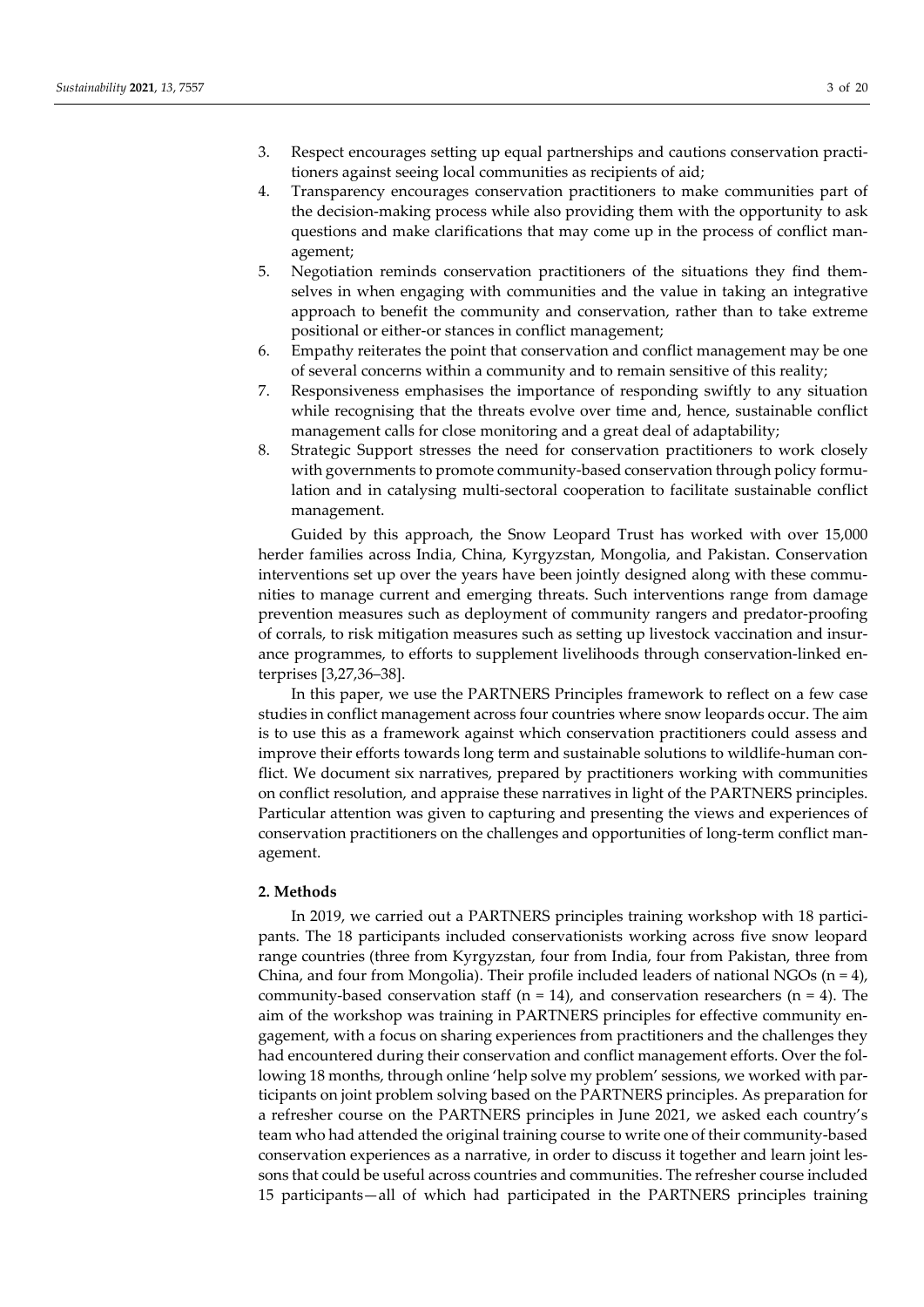course—from four countries (Kyrgyzstan, India, Pakistan, and Mongolia). Due to a staff turnover in China which resulted in all the original Chinese contingent being replaced with new staff, we did not ask this new country team for a narrative, or inclusion in the refresher course.

Narratives have been defined in different ways, but there appears to be common elements across definitions, including chronology (discourses with a beginning, middle, and end), meaningfulness, and contextuality [39]. Whilst narratives are not used to uncover a single 'truth', they are an approach that can help to see or understand a situation from the perspective of individuals involved. We used narratives as a way for practitioners involved in addressing conflicts around snow leopard conservation to tell their own story of a conflict situation, as well as their interpretation and organisation of events. Importantly, their narratives also included an element of causality, linking the events to outcomes and the factors they believed led to those outcomes [40,41]. The practitioners who wrote up their narratives were all familiar with the PARTNERS principles through the training course—and whilst some explicitly linked the process to these factors, this was not a requirement, and certain practitioners chose to be more flexible in their narratives. Our aim was to leave practitioners quite free in their mode of story-telling, in line with Mishler's [42] understanding of narratives as "…individuals' contextual understanding of their problems, in their own terms" [42] (p.142). There is therefore an encouragement to see "people's narratives as they related them as an important complement to theorizing about what such narratives might mean" [43] (p.9), whereby ''narratives presented in the truth of their language and authenticity become texts of real peoples and not merely the results of theoretical manipulations'' [43] (p.9).

These narratives, written in the words of practitioners (though edited for clarity) working at the forefront of snow leopard conservation, form the basis of the paper. The narratives were then explored through the PARTNERS principles, and this was used as a basis for discussion during the refresher course in June 2021, where each country's team of practitioners was placed in a working group together with a facilitator, and was asked to a. review the way in which the elements had been explored through the lens of the PARTNERS principles and validate this; b. discuss what worked well with their program in terms of the PARTNERS principles (added in Table 1 in italics); and c. what needed to be strengthened to promote long term solutions in terms of the PARTNERS principles- (added in Table 1 in bold). These insights were presented in plenary afterwards, where participants also shared their perspectives on any wider conditions needed to support long term conservation/resolutions and conflict mitigation. Practitioners were requested to score the importance of each of the PARTNERS Principles in their case study in terms of what worked well, or what needed to be done to address the challenges, from a scale of 0 to 5 (0 denoting unimportant and 5 denoting very important). As such, practitioners were encouraged to reflect less on challenges, but move towards the identification of solutions [44]. These solutions and conditions needed to support conflict mitigation were compiled and are explored in the discussion.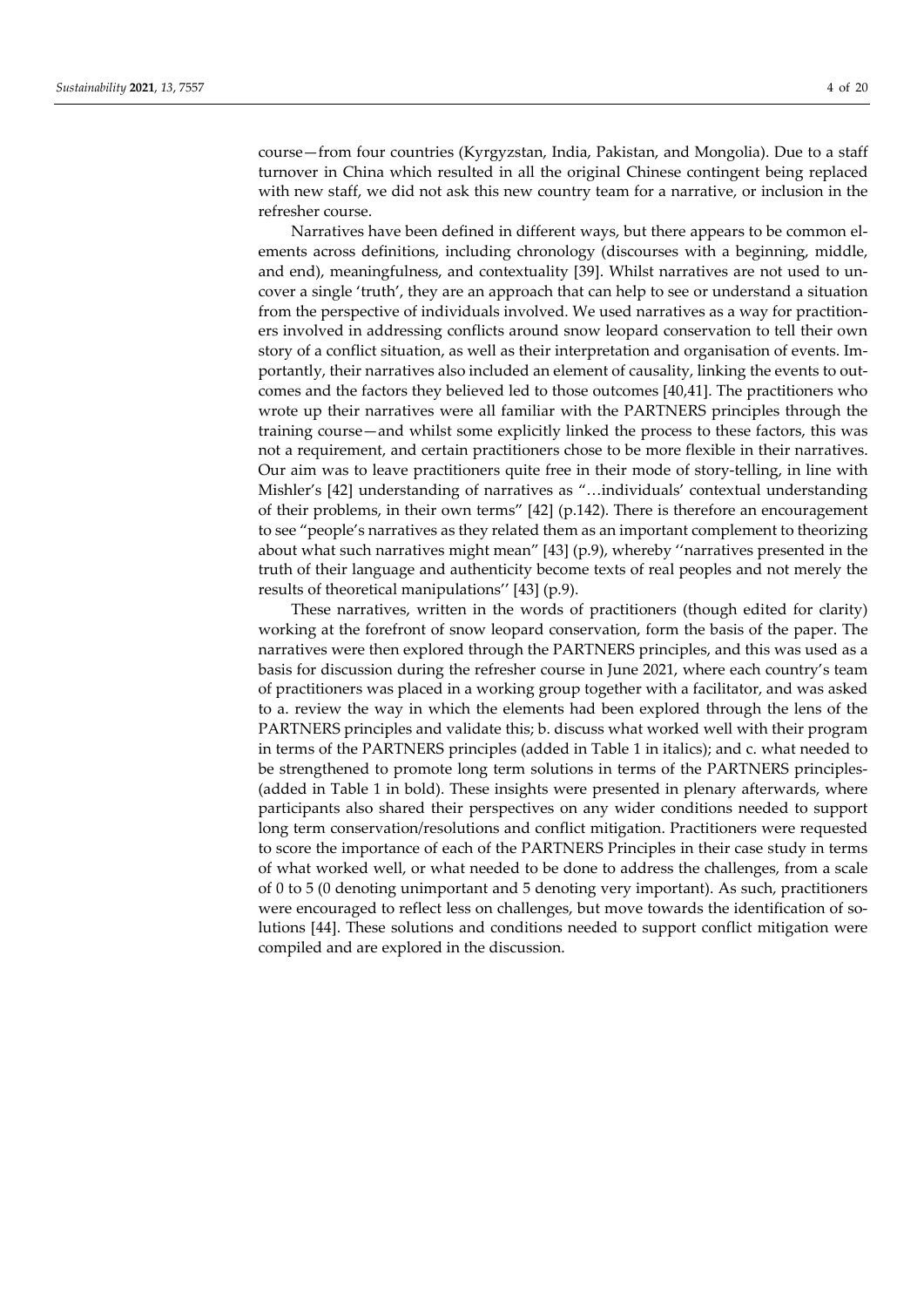Table 1. Analysis of the narratives according to the PARTNERS principles, with a review of the way in the which the elements had been explored through the lens of the PARTNERS; what worked well with their program in terms of the PARTNERS principles (added in Table 1 in italics); and what needed to be strengthened to promote long term solutions—(added in Table 1 in bold).

|                                                                                | <b>Hisper Valley</b>                                                                                                                                                                                                                                                         | <b>Tost-Rangers</b>                                                                                                                                                                                                                                                                                                                                                                                                                                                           | <b>Tian Shan</b>                                                                                                                                                                                                                                                                                           | Ladakh                                                                                                                                                                                                                                                                                                                                                                                                                                                 | <b>Terich Valley</b>                                                                                                                                                                                                                                                                                                                                                                                                                                                           | <b>Gurvantes</b>                                                                                                                                                                                                                                                           |  |
|--------------------------------------------------------------------------------|------------------------------------------------------------------------------------------------------------------------------------------------------------------------------------------------------------------------------------------------------------------------------|-------------------------------------------------------------------------------------------------------------------------------------------------------------------------------------------------------------------------------------------------------------------------------------------------------------------------------------------------------------------------------------------------------------------------------------------------------------------------------|------------------------------------------------------------------------------------------------------------------------------------------------------------------------------------------------------------------------------------------------------------------------------------------------------------|--------------------------------------------------------------------------------------------------------------------------------------------------------------------------------------------------------------------------------------------------------------------------------------------------------------------------------------------------------------------------------------------------------------------------------------------------------|--------------------------------------------------------------------------------------------------------------------------------------------------------------------------------------------------------------------------------------------------------------------------------------------------------------------------------------------------------------------------------------------------------------------------------------------------------------------------------|----------------------------------------------------------------------------------------------------------------------------------------------------------------------------------------------------------------------------------------------------------------------------|--|
| Presence                                                                       |                                                                                                                                                                                                                                                                              |                                                                                                                                                                                                                                                                                                                                                                                                                                                                               |                                                                                                                                                                                                                                                                                                            |                                                                                                                                                                                                                                                                                                                                                                                                                                                        |                                                                                                                                                                                                                                                                                                                                                                                                                                                                                |                                                                                                                                                                                                                                                                            |  |
| <b>Review (black)</b><br>Worked well (green)<br>Needs to be improved<br>(blue) | Inadequate Presence of conserva-<br>tionists, including SLFP team,<br>had prevented a trust-based and community and build the ca-<br>resilient relationship earlier.<br>To promote Presence in the commu-<br>nity two community members were<br>hired as conservation staff. | Presence of researchers<br>working in the area over<br>many years helped build<br>strong partnerships with the<br>pacity of community mem-<br>bers.<br>Presence was strengthened<br>through establishing commu-<br>nity members as community<br>rangers.                                                                                                                                                                                                                      | community was lacking<br>vation program.<br>Presence in the community<br>programs helped build trust<br>and confidence.                                                                                                                                                                                    | Visiting the community<br>Long term Presence in the regularly to improve Pres-<br>ence was prioritized, as a<br>which led to mis-commu- means to promote trust and<br>nication and challenges in communication. Having lo-<br>implementing the conser- cal people on the conserva-<br>tion team helped with trust<br>building.<br>through other conservation Presence in the community<br>would help support con-<br>servation needs beyond<br>crisis. | Initial Presence in the com-<br>munity helped build an un-<br>derstanding of the context<br>and community attitudes<br>towards conservation.<br>Presence worked well in build- Presence in the community<br>ing a relationship with the<br>community as a whole and in-<br>dividual households; helped<br>build trust and support for<br>conservation.<br><b>Long-term Presence from</b><br>the beginning might have<br>prevented the situation es-<br>calating to a conflict. | when negotiating a difficult<br>situation was important to<br>build rapport and under-<br>standing.                                                                                                                                                                        |  |
|                                                                                |                                                                                                                                                                                                                                                                              |                                                                                                                                                                                                                                                                                                                                                                                                                                                                               | Aptness                                                                                                                                                                                                                                                                                                    |                                                                                                                                                                                                                                                                                                                                                                                                                                                        |                                                                                                                                                                                                                                                                                                                                                                                                                                                                                |                                                                                                                                                                                                                                                                            |  |
| Review (black)<br>Worked well (green)<br>Needs to be improved<br>(blue)        | Aptness was important as it<br>helped improve the conservation<br>program, adapting it based on<br>the knowledge of wildlife and<br>threats in the area.<br>Aptness helped incorporate commu-<br>nity needs and recommendations.                                             | Aptness was important to<br>adapt the conservation pro-<br>gram to the skill set of the<br>community and how it<br>evolved over time.<br>The conservation initiative was<br>adapted to tackle ongoing and<br>emerging threats to snow leop-<br>ards and people's livelihoods.<br>The aptness of the program<br>helped build community owner-<br>ship of the program and the<br>landscape.<br>Threats are constantly<br>changing and the program<br>will need to keep evolving | Aptness was important to<br>help improve and adapt<br>the conservation program.<br>A review of the program<br>in 2010 allowed it to<br>apt to the local context.<br>Adapting the program to in-<br>of the program.<br>The program is not Apt in<br>reaching other commu-<br>nity members including<br>men. | Aptness allowed for the de-<br>fort to remain locally rele-<br>vant<br>volve all members of the com- Aptness helped build commu-<br>ship in the program.                                                                                                                                                                                                                                                                                               | lowed the conservation<br>evolve and become more sign of the conservation ef- team to tackle wider com- Aptness which was rooted in<br>munity needs and build<br>community trust and sup-<br>port.<br>munity helped increase reach nity participation and owner- Aptness of the program helped<br>addressed community concerns ones skills of understand-<br>about conservation.                                                                                               | Aptness allowed the team to<br>Aptness of the program al- work with the community in<br>finding a solution.<br>Empathy improved the ne-<br>gotiation process.<br>Being open to evolving a<br>program and improving<br>ing/negotiations is a skill<br>and can be worked on. |  |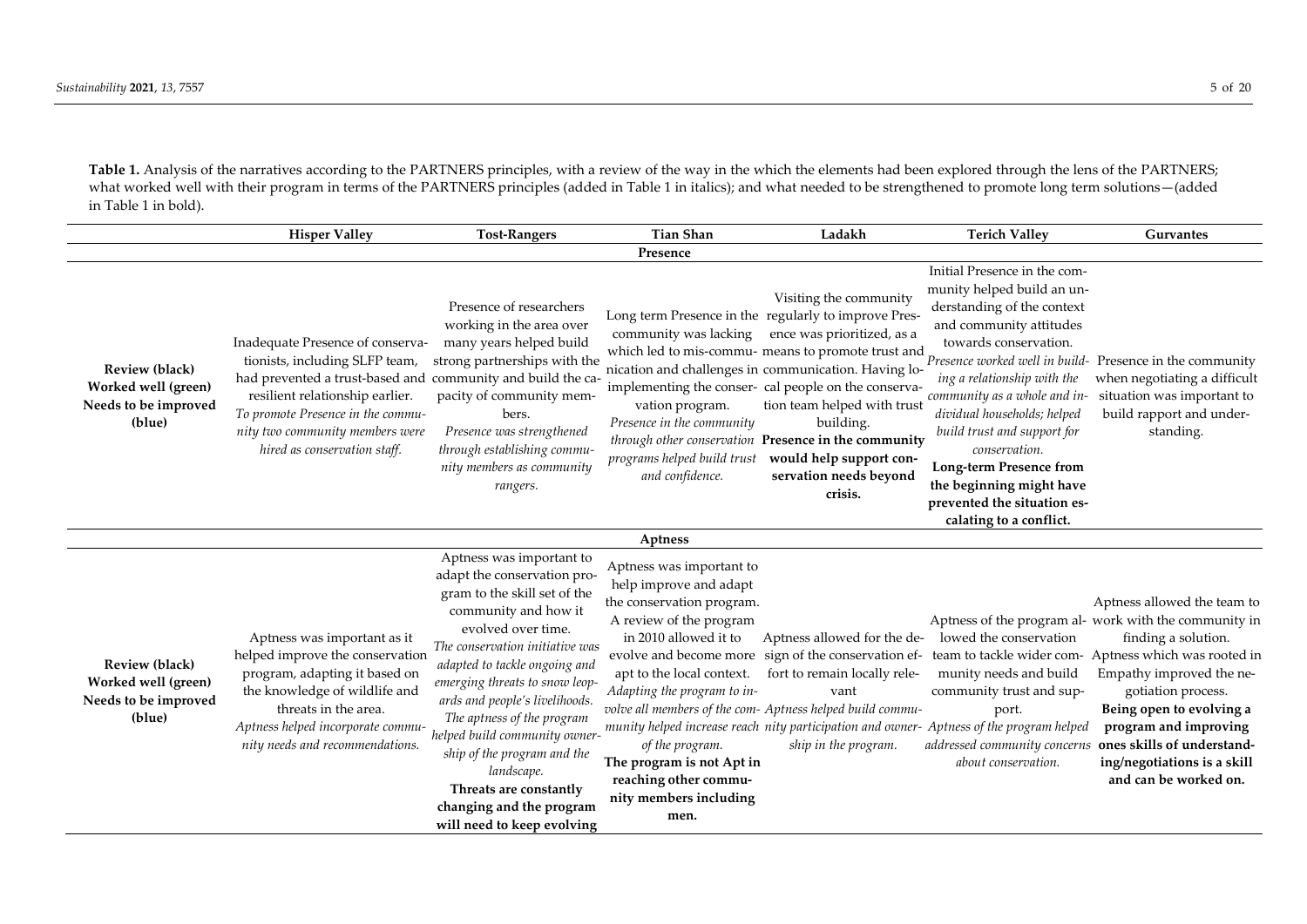|                                                                                | based on the needs of peo-                                                                                                                                                                                                                                                                                                                                                                                                                                                                                                                                                                                                                                                                                                                                                                                                                                                                                                                                   |                                                                                                                                                                                                                                                                                                                                                                                                                                                                                                                                                                                                                                                                                                                                                                                                                                                                                                                                                                                                                                                                                                                                                                                                                                                                                  |
|--------------------------------------------------------------------------------|--------------------------------------------------------------------------------------------------------------------------------------------------------------------------------------------------------------------------------------------------------------------------------------------------------------------------------------------------------------------------------------------------------------------------------------------------------------------------------------------------------------------------------------------------------------------------------------------------------------------------------------------------------------------------------------------------------------------------------------------------------------------------------------------------------------------------------------------------------------------------------------------------------------------------------------------------------------|----------------------------------------------------------------------------------------------------------------------------------------------------------------------------------------------------------------------------------------------------------------------------------------------------------------------------------------------------------------------------------------------------------------------------------------------------------------------------------------------------------------------------------------------------------------------------------------------------------------------------------------------------------------------------------------------------------------------------------------------------------------------------------------------------------------------------------------------------------------------------------------------------------------------------------------------------------------------------------------------------------------------------------------------------------------------------------------------------------------------------------------------------------------------------------------------------------------------------------------------------------------------------------|
|                                                                                | ple and wildlife.                                                                                                                                                                                                                                                                                                                                                                                                                                                                                                                                                                                                                                                                                                                                                                                                                                                                                                                                            |                                                                                                                                                                                                                                                                                                                                                                                                                                                                                                                                                                                                                                                                                                                                                                                                                                                                                                                                                                                                                                                                                                                                                                                                                                                                                  |
| <b>Review (black)</b><br>Worked well (green)<br>Needs to be improved<br>(blue) | Respect<br>Respect for communities' in-<br>sights and their work has<br>built stronger trust and un-<br>derstanding.<br>Lack of long-term Presence and Respect for local community de-<br>Respect had led to a donor-recipi-cision making processes and the<br>Respect was important as<br>ent relationship between conser- roles of the rangers helped build<br>it highlighted the need to<br>local ownership in the program.<br>vation agencies and the local<br>The conservation team will<br>community.<br>Respect for the communities needs need to strengthen the prin-<br>wider community into the<br>ciple of Respect for the rang-<br>allowed the conservation interven-<br>conservation program.<br>ers and the local commu-<br>tions to be developed in partnership<br>with community members.<br>nity; this will build greater<br>community involvement in<br>conservation and improve<br>relationships with other                               | SLF Respected that the local<br>community mis-trusted<br>conservationists. Respect<br>was an important founda-<br>Respect for local capacity<br>tion for any engagement or<br>Respect for the community's<br>include not only commu- and skills helped adapt the<br>communication.<br>concerns was important for<br>nity participants but the program and build commu- Respect was important to find<br>negotiating a solution.<br>nity ownership.<br>common ground and solutions.<br>The building of mutual Re-<br>spect was important for setting<br>the foundation for ongoing dia-<br>logue.                                                                                                                                                                                                                                                                                                                                                                                                                                                                                                                                                                                                                                                                                 |
|                                                                                | stakeholders.<br>Transparency                                                                                                                                                                                                                                                                                                                                                                                                                                                                                                                                                                                                                                                                                                                                                                                                                                                                                                                                |                                                                                                                                                                                                                                                                                                                                                                                                                                                                                                                                                                                                                                                                                                                                                                                                                                                                                                                                                                                                                                                                                                                                                                                                                                                                                  |
| <b>Review (black)</b><br>Worked well (green)<br>Needs to be improved<br>(blue) | Transparency of decision<br>making process built trust<br>Transparency of research<br>findings built community<br>Transparency in terms of how the<br>ownership of program.<br>benefits of the conservation pro-<br>provide feedback and in-<br>Transparency in the status of<br>gram were distributed amongst<br>puts into the process;<br>wildlife built trust and im-<br>the community helped build<br>helped strengthen partici-<br>proved the participation of the<br>trust.<br>pation.<br>community in conservation ac-<br>Transparency in sharing the results<br>tions.<br>of the ecological surveys with the<br>Transparency of research find-<br>community helped build trust and<br>ings improved conservation<br>long lasting relationships with the<br>communication activities and<br>community.<br>build support trust and support<br>tion in the conservation<br>of the community.<br>program (allow non-par-<br>ticipants to trust that they | Transparency worked well<br>as the local community<br>trusted the conservation<br>in the process and allowed Transparency in outlining<br>group and reported the dead<br>community members to the role of the conservation Transparency in how the<br>snow leopard. It highlighted<br>group was important as it conservation program could<br>that the community trusted<br>helped manage community be implemented was im-<br>the conservation group<br>expectations and under- portant to build community<br>could support them in find-<br>trust in the process.<br>standing.<br>ing a solution.<br>In the future transparency Transparency in what the con-Transparency in the goals and<br>Transparency helped pro-<br>on the terms of the com-<br>servation team could achieve objectives of the conservation<br>mote respect between stake-<br>munity conservation fund in addressing the crisis was program was important from<br>holders.<br>is needed in order to en- important as it improved com- the start in order to build con-<br>Transparency of conserva-<br>courage wider participa- munication and trust in the<br>fidence and trust.<br>tionists and community<br>process.<br>members helps address sen-<br>sitive situations involving<br>illegal activity. |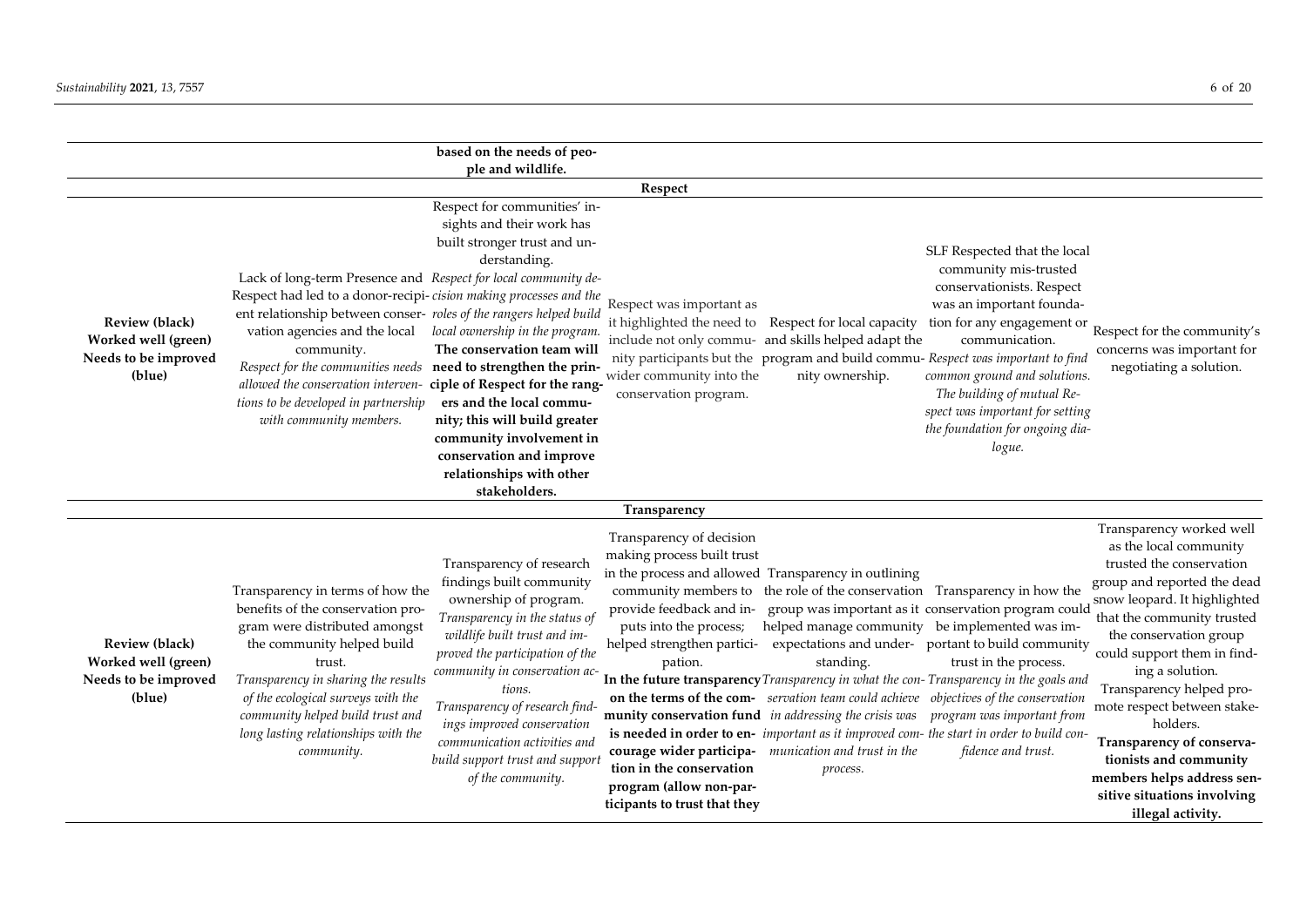|                                                                                |                                                                                                                                                                                                                                                                                                 |                                                                                                                                                                                                                                                                                                                                                | also have a say in the use<br>of the funds).                                                                                                                                                                          |                                                                                                                                                                                                                                                                                                                                             |                                                                                                                                                                                                      |                                                                                                                                                                                                                                                                                                                                                                                                                                                                                                                                                                                                                                                             |  |
|--------------------------------------------------------------------------------|-------------------------------------------------------------------------------------------------------------------------------------------------------------------------------------------------------------------------------------------------------------------------------------------------|------------------------------------------------------------------------------------------------------------------------------------------------------------------------------------------------------------------------------------------------------------------------------------------------------------------------------------------------|-----------------------------------------------------------------------------------------------------------------------------------------------------------------------------------------------------------------------|---------------------------------------------------------------------------------------------------------------------------------------------------------------------------------------------------------------------------------------------------------------------------------------------------------------------------------------------|------------------------------------------------------------------------------------------------------------------------------------------------------------------------------------------------------|-------------------------------------------------------------------------------------------------------------------------------------------------------------------------------------------------------------------------------------------------------------------------------------------------------------------------------------------------------------------------------------------------------------------------------------------------------------------------------------------------------------------------------------------------------------------------------------------------------------------------------------------------------------|--|
|                                                                                |                                                                                                                                                                                                                                                                                                 |                                                                                                                                                                                                                                                                                                                                                | Negotiation                                                                                                                                                                                                           |                                                                                                                                                                                                                                                                                                                                             |                                                                                                                                                                                                      |                                                                                                                                                                                                                                                                                                                                                                                                                                                                                                                                                                                                                                                             |  |
| <b>Review (black)</b><br>Worked well (green)<br>Needs to be improved<br>(blue) | Negotiations that respected<br>stakeholder needs played an im-<br>portant role in developing an apt<br>conservation program.<br>Negotiations with the community<br>took time and helped promote respect<br>and understanding between stake-<br>holders.                                         | Negotiations were founded<br>on respecting the commu-<br>nity's needs.<br>Negotiations were rooted in<br>communication and empa-<br>thy.<br>Being transparent helped the<br>Negotiations and addresses any<br>expectations.                                                                                                                    | Negotiations were a con-<br>the implementation of the<br>program and helped im-<br>prove communication and<br>trust.                                                                                                  | The community was con-<br>Negotiation process which<br>accordingly.                                                                                                                                                                                                                                                                         | the role of the conservation as a transactional process it involved hearing the con-<br>servation objectives.<br>very powerful as it helped<br>tween stakeholders.                                   | Negotiations helped outline Negotiations were not seen Negotiations worked well as<br>group and the community but about building trust and cerns of the community and<br>tinual process throughout and not raise expectations. understanding for the con-re-building their trust in the<br>conservation actions. Negoti-<br>stantly involved through the Third-party negotiations were ations helped adapt the pro-<br>gram to the new situation<br>helped incorporate community build consensus. Negotiations and start a new conservation<br>needs and adapt the program helped build collaborations be- program that addressed the<br>community's needs. |  |
| Empathy                                                                        |                                                                                                                                                                                                                                                                                                 |                                                                                                                                                                                                                                                                                                                                                |                                                                                                                                                                                                                       |                                                                                                                                                                                                                                                                                                                                             |                                                                                                                                                                                                      |                                                                                                                                                                                                                                                                                                                                                                                                                                                                                                                                                                                                                                                             |  |
| Review (black)<br>Worked well (green)<br>Needs to be improved<br>(blue)        | Empathy to the community's<br>needs helped build support for<br>conservation.<br>Empathy to other needs of the com-<br>munity and difficult situations sup-<br>ported the negotiations.                                                                                                         | An appreciation of the harsh<br>conditions that the rangers<br>worked in and their skills as<br>rangers helped build mutual re-<br>spect.<br>Empathy helped promote the ex-<br>change of information/commu-<br>nication and strengthened the<br>long term partnership.                                                                         | Recognition of the diffi-<br>servation activity to be<br>linked the enterprise.<br>Empathy played an im-<br>portant role during a crisis<br>(i.e. pandemic) and high-<br>lighted the needs of people<br>and wildlife. | Empathy helped the con-<br>culty a community faces in servations understand the<br>identifying a relevant con- community's perspective<br>and adapt the program ac-<br>cordingly.<br>Empathy helped the team re-<br>spond quickly to the situation<br>and support the community<br>during the crisis- which ulti-<br>mately built trust.    | Empathy helped the conser-<br>vation team take time and<br>understand that conserva-<br>standing.<br>understanding of the root chal-<br>lenge for why the community<br>did not support conservation. | Empathy helped build under-<br>tion takes time and under- standing for the local situation<br>and supported long term collab-<br>Empathy helped build a better orations with the local commu-<br>nities.                                                                                                                                                                                                                                                                                                                                                                                                                                                    |  |
|                                                                                |                                                                                                                                                                                                                                                                                                 |                                                                                                                                                                                                                                                                                                                                                | Responsiveness                                                                                                                                                                                                        |                                                                                                                                                                                                                                                                                                                                             |                                                                                                                                                                                                      |                                                                                                                                                                                                                                                                                                                                                                                                                                                                                                                                                                                                                                                             |  |
| <b>Review (black)</b><br>Worked well (green)<br>Needs to be improved<br>(blue) | Responsiveness allowed the con-<br>servation organizations to re-<br>spond quickly to reported threats<br>such as poaching.<br>Conservation staff being present in<br>the communities allowed for re-<br>sponding efficiently to the needs of<br>the community or any reporting of<br>poaching. | Responsiveness allowed for<br>the program to be adapted to<br>the local area's threats and<br>needs.<br>Responsiveness promoted ex-<br>change between stakeholders<br>and helped identify the immedi-<br>ate needs of the community.<br>Responding to the commu-<br>nities needs quickly built<br>support and respect for the<br>rangers work. | Responsiveness worked<br>well as the team adapted<br>the program after an initial<br>review so they could fulfil<br>the conservation goals.                                                                           | Responsiveness played an<br>important role as it was<br>done quickly during the<br>pandemic responding to<br>the community's needs-<br>strengthening the commu-<br>nities trust and respect.<br>Responsiveness to support<br>future cases of livestock<br>losses will be important to<br>maintain momentum and<br>confidence in the future. | individual households as<br>well as the community was<br>important to build support<br>for conservation actions.                                                                                     | Responding quickly to the<br>crisis was important to main-<br>Responding to the needs of tain the communities trust<br>and support.<br>Responsiveness helped<br>adapt the conservation ac-<br>tions on the ground to the<br>evolving context and situa-<br>tion.                                                                                                                                                                                                                                                                                                                                                                                            |  |
|                                                                                |                                                                                                                                                                                                                                                                                                 |                                                                                                                                                                                                                                                                                                                                                | <b>Strategic Support</b>                                                                                                                                                                                              |                                                                                                                                                                                                                                                                                                                                             |                                                                                                                                                                                                      |                                                                                                                                                                                                                                                                                                                                                                                                                                                                                                                                                                                                                                                             |  |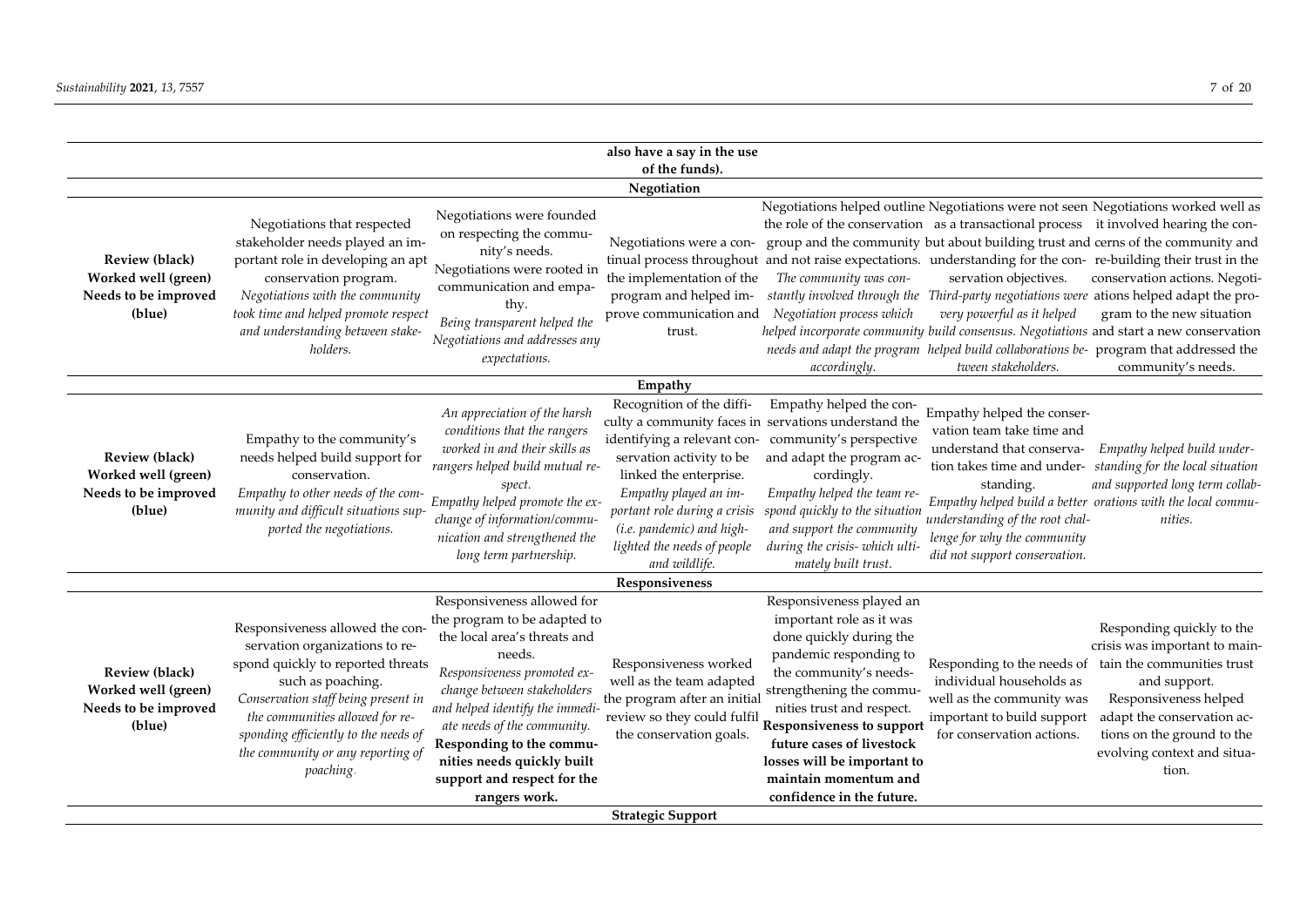| <b>Review (black)</b><br>Worked well (green)<br>Needs to be improved<br>(blue) | Strategic support worked well in ened their conservation ac-<br>building regional support for the<br>project. | Strategic support strength-<br>ened the conservation work<br>on the ground and helped<br>build collaborations between<br>stakeholders.<br>Strategic support strength-<br>ened community's owner-<br>ship of the land and strength-<br>tions.<br>Strategic support will be an<br>important principle to main-<br>tain as it legitimizes and<br>strengthens the conservation<br>actions on the ground.<br>Strategic support also helps<br>build respect for the com-<br>munities and their conserva-<br>tion work. | Strategic support was im-<br>portant to strengthen the<br>long term commitment of<br>the conservation work and<br>build a supportive conser-<br>vation environment.<br>Strategic support helps<br>build coalitions and max-<br>imize the use of conserva-<br>tion resources. | Strategic support was im-<br>portant in the negotiation<br>process so that a solution<br>was agreed upon.<br>Strategic support promoted<br>wider conservation benefits<br>across the landscape which<br>strengthened a supportive en-<br>vironment for conservation. | Strategic support will be<br>important to expand the<br>program over a larger land-<br>scape. |
|--------------------------------------------------------------------------------|---------------------------------------------------------------------------------------------------------------|------------------------------------------------------------------------------------------------------------------------------------------------------------------------------------------------------------------------------------------------------------------------------------------------------------------------------------------------------------------------------------------------------------------------------------------------------------------------------------------------------------------|------------------------------------------------------------------------------------------------------------------------------------------------------------------------------------------------------------------------------------------------------------------------------|----------------------------------------------------------------------------------------------------------------------------------------------------------------------------------------------------------------------------------------------------------------------|-----------------------------------------------------------------------------------------------|
|--------------------------------------------------------------------------------|---------------------------------------------------------------------------------------------------------------|------------------------------------------------------------------------------------------------------------------------------------------------------------------------------------------------------------------------------------------------------------------------------------------------------------------------------------------------------------------------------------------------------------------------------------------------------------------------------------------------------------------|------------------------------------------------------------------------------------------------------------------------------------------------------------------------------------------------------------------------------------------------------------------------------|----------------------------------------------------------------------------------------------------------------------------------------------------------------------------------------------------------------------------------------------------------------------|-----------------------------------------------------------------------------------------------|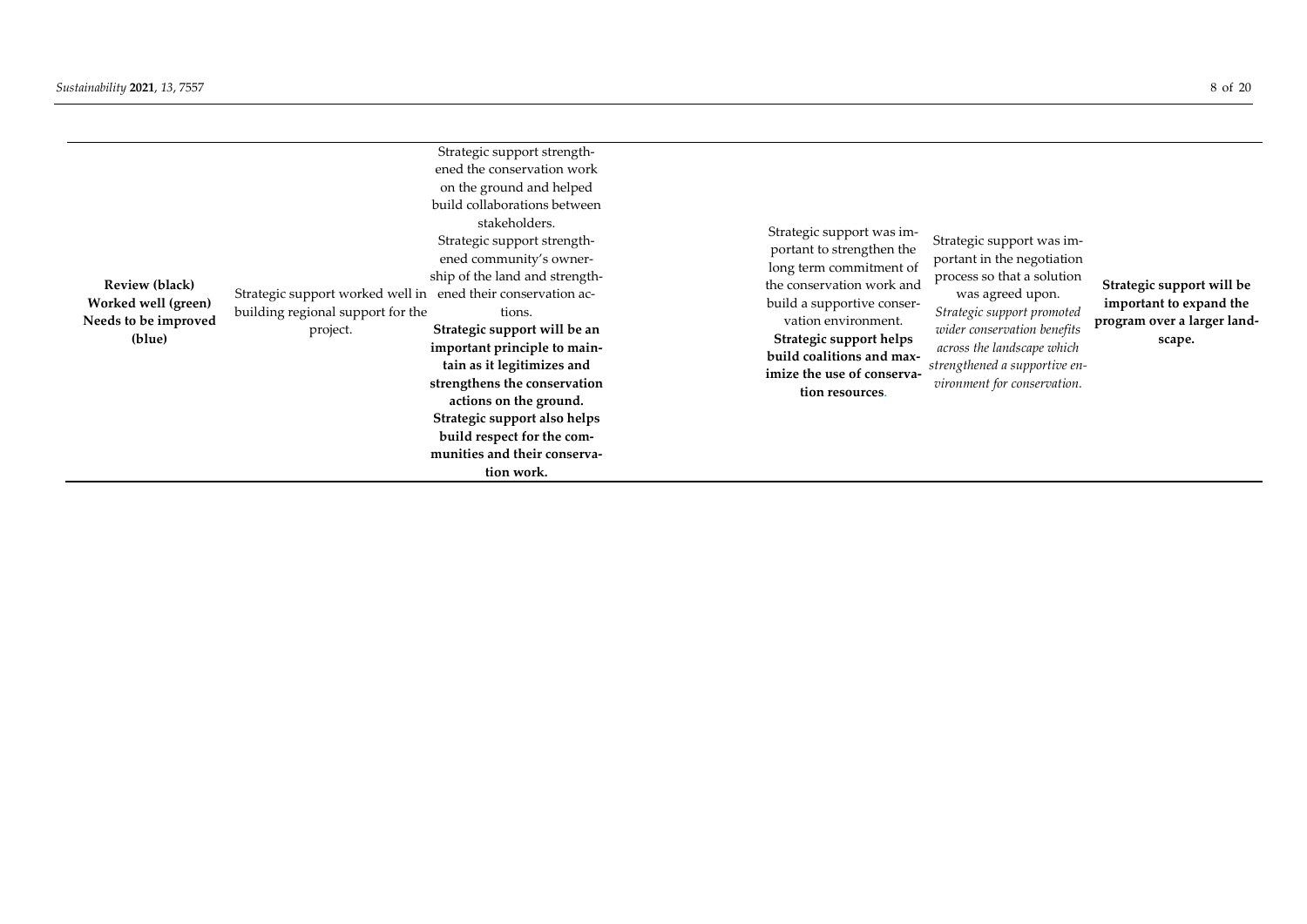#### **3. Results**

#### *3.1. The Narratives*

3.1.1. Conservation and Poaching in the Hisper Valley, Gilgit-Baltistan, Pakistan—Narrative by Staff of Snow Leopard Foundation, Pakistan.

Community support for conservation efforts has had a patchy history in Hisper valley. The community had some history of work alongside conservation agencies in the past. However, once these projects ended, reports of illegal hunting of ibex became common. Community members complained of bureaucratic apathy after a person they reported for hunting illegally in 2010 was released without an enquiry.

The Snow Leopard Foundation Pakistan (SLF) started working with the Hisper valley community in 2012. Surveys carried out in this region indicated that it was an area of rich wildlife values. A 'snow leopard friendly' livestock vaccination program was initiated (Nawaz et al. 2016), and several other conservation interventions were also subsequently started here.

On June 3 2020, the Parks and Wildlife Department, Gilgit-Baltistan's team received news of the sale of ibex meat in the market which was believed to have been brought from the Hisper valley. An investigation led to the identification of those involved in illegal hunting, who were found and jailed based on evidence gathered by the police. This was the first imprisonment of this kind and soon the community came together to help those involved.

Elders from the Hisper community met the Secretary Wildlife followed by the Provincial Minister of Wildlife and Forest, requesting a release of those accused. This did not help. The community then hired a lawyer to file a bail application in favour of those accused. However, they realised that legal proceedings were likely to take time to resolve. They approached the staff of SLF and IUCN with whom they had worked in the past, requesting their intervention to help resolve the matter. This request was shared again with the Secretary Wildlife who in turn requested that both SLF and IUCN work out an arrangement in the long-term interest of the conservation of wildlife of this region. This was followed by a joint meeting between the community members, SLF, and IUCN. It was agreed that the community would sign an agreement with Parks and Wildlife Department, Gilgit-Baltistan, ensuring no future hunting of wildlife in the region by community members. They also made a request to include Hisper valley for allotment of trophy hunting licenses so that the community could benefit from conservation efforts. The agreement was signed and those in prison were released after 15 days, the longest incident of its kind involving an individual from the valley. Following this incident, the *numberdar* or village head, has been proactively encouraging people against hunting of wildlife and reminding them of the consequences if these instructions are breached.

A recent survey carried out in the valley led to sightings of 334 ibex, including a single group of 60 ibex, reaffirming the presence of a healthy population. The Secretary Wildlife, who was apprised of this record, commended SLF for their effort in engaging the elders of the community in protecting wildlife. Two trophy hunting licenses were soon allotted for the first ever trophy hunt in Hisper valley. Following a successful trophy hunt, the Parks and Wildlife Department hired two wildlife wardens, which was another encouraging move that gained the community's willingness for sustained conservation of wildlife. SLF has also appointed community wildlife guards who support the community in combating illegal hunting.

The Secretary Wildlife reduced the fine for those caught for illegal hunting in June 2020 from 400,000 each to 30,000 PKRs each, and also pushed for a withdrawal of the case from the court. This has helped build trust between the community and the government, which we hope augurs well for long term conservation of wildlife in Hisper valley.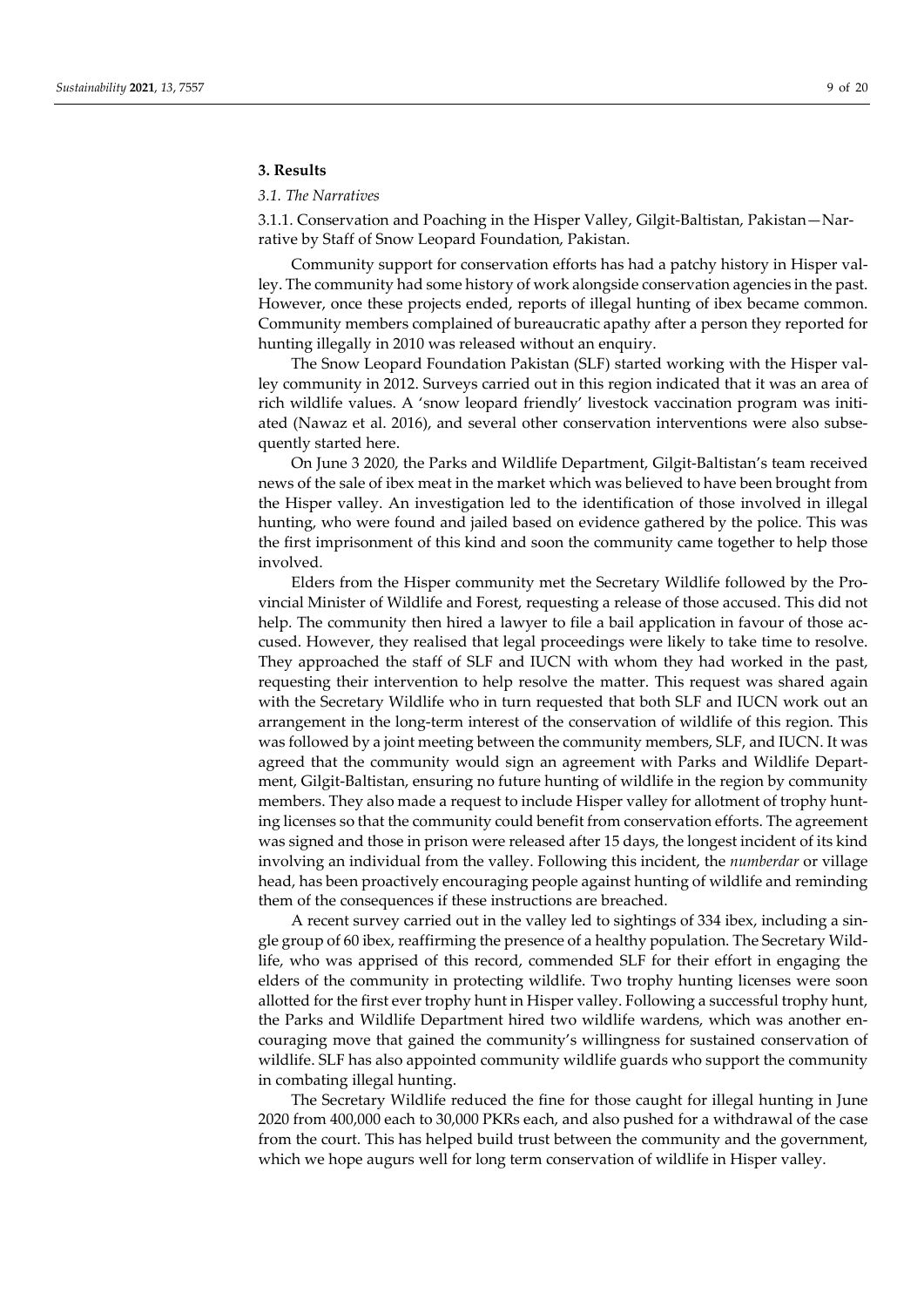3.1.2. Local Herders become Community Tangers in Tost, Mongolia—Narrative by Staff of Snow Leopard Conservation Foundation, Mongolia

Since 2008, staff from the Snow Leopard Conservation Foundation (SLCF), Mongolia, have been conducting camera trapping of snow leopards and ungulate surveys alongside international and national scientists under a Long-Term Ecological Study (LTES) of snow leopards in the Tost Mountains of South Gobi. Through this research initiative, our presence in the Tost mountains only became stronger, as we gained more information on the ecosystem and threats to snow leopards. As we intensified our research, we learned that retaliatory killing was not the biggest threat to snow leopards, but that mining was a new emerging threat. The entire Tost habitat was being given away under mining licenses. Not only did it threaten the whole ecosystem, mining would alter local livelihoods, and cause poaching and mismanagement of natural resources. The local people saw how mining development damaged their pasture. Though they expected more income opportunities at the beginning, their hopes were slowly eroding as they saw few benefits. The local people did not know how to safeguard their pasture land, which they depended on, and the wildlife they co-existed with. Along with mining as a threat, we also could not mitigate illegal hunting activities in Tost.

In 2010, SLCF engaged local people and government in the process of protecting the habitat from mining. Together with the local community, we held workshops and trainings on what rights and responsibilities they had according to the of laws of Mongolia and how to negotiate with the government. In 2015, SLCF assisted local herding families in becoming organized in seven conservation communities, each community having a clearly mapped out Community Responsible Area (CRA) where they would be responsible for conservation and protection. This was done with the approval of the local government. Each community member elected their community ranger to patrol their CRAs to prevent illegal activities such as poaching and mining. Our research program team has been training them in basic skills in monitoring and protection. We realized that we could bring community volunteer rangers into the research and monitoring program. Initially, we partnered with two-three of them for the ungulate monitoring surveys, and we noticed that there is a lot more potential to engage them in research. Today, the seven community rangers help conduct annual camera trapping for snow leopards and ungulate surveys over thousands of square kilometres, while patrolling their own CRAs, which is a huge support for the program. This provided a huge boost in support for the conservation program in the area; and was a key building block to address large threats such as mining.

In 2016, as a result of six years of effort by SLCF staff and local community partners, Tost mountains were declared a federal nature reserve (NR) of 8965 km2. Most of it overlaps with the seven community CRAs. The new national park administration has limited resources and capacity, with only three official rangers hired to patrol this huge area. Community rangers help patrol 7,452 km<sup>2</sup> of the 8,965 km<sup>2</sup> Tost Nature Reserve two times a month. Data collected during their regular patrols add to the NR data and the community rangers help the NR administration team in enforcing laws.

Since the establishment of Tost NR, SLCF staff started delivering training to the three official rangers and continued refresher training for community rangers. The training includes GPS and SMART (Spatial Monitoring and Reporting Tool) use to learn how to document their observations and locations while patrolling. The community rangers quickly picked up new skills and showed great interest and excitement. Many of them heard about transects for the first time, including the concept and logic behind them. Being naturally close to the environment and wildlife, having skills in spotting wildlife and a good spatial sense of their landscape and topography facilitated their learning. We can see how much they are proud of being rangers of their area, even though patrolling in the Tost mountains is an extremely challenging task. They are accustomed to harsh terrain, and extreme temperatures that can range from -35º C in the winter to +35º C in the Summer. To cover the vast, roadless areas of Tost, the community rangers used to use their own old motorcycles that sometimes broke down, often requiring hours of walking to get help. But they love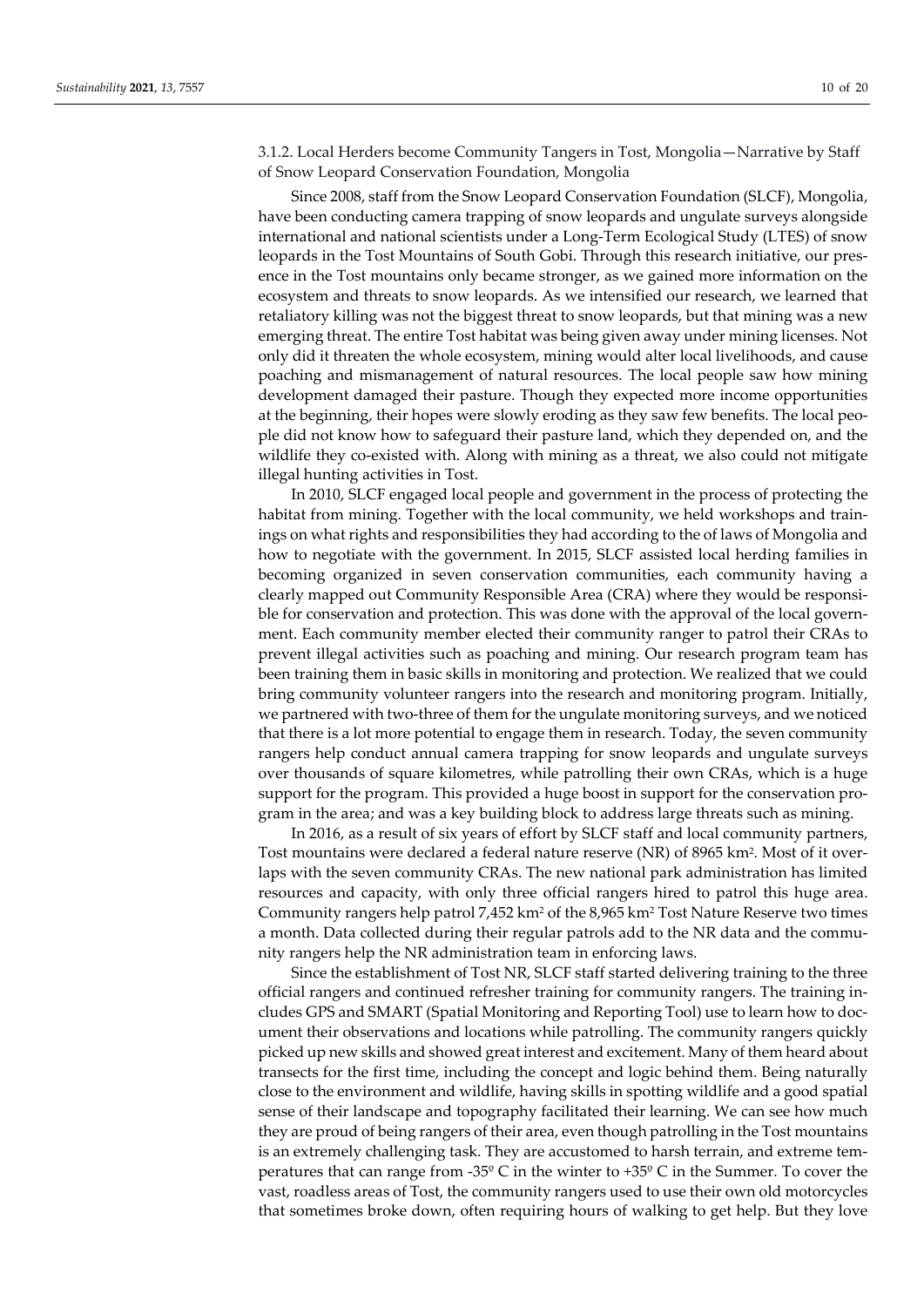their job! More recently, each has been provided with a new motorcycle by SLCF. I remember one of them saying "this is my first time having an official title and job in my life. The more I learn about my land, the more I am proud of it".

# 3.1.3. The Snow *Leopard Enterprise program in Tian Shan Mountains*—Narrative by Staff of Snow Leopard Foundation Kyrgyzstan

The Snow Leopard Foundation Kyrgyzstan (SLFK) has partnered with communities in the Tian Shan for over a decade. SLF started a program called Snow Leopard Enterprises (SLE) in 2003 with a few communities that share the landscape with the snow leopard. SLE is a program that offers an income generation opportunity for herding families sharing the mountains with snow leopards. The program helps build robust relationships and trust with the communities and, because it is run long-term, it has evolved strong partnerships.

Early on, when the program started, the SLF staff was based in Bishkek and they had few opportunities and resources to travel to the field and spend time with the communities. The community leaders were given the responsibility of managing the program. SLF staff did not need to travel to the community, as the community would arrange for the products to be sent to Bishkek and sold. The local leaders would make the decisions on the bonus, sales, and how the funds were distributed (community committees were not initially set up). This created many challenges for the program as there was little focus on building the link with conservation action in terms of including conservation contracts and delimiting the boundaries where the community was responsible for wildlife protection. The program was also controlled by local leaders and there was little oversight on how the funds were used or transparency in program finance.

We briefly paused the program in 2010 and conducted a review assessing the program's implementation and effectiveness. Our team visited the participants and non-participants of the community. We realized that the program had not been run very transparently. We decided to hire a staff member dedicated to running the program, and also to set up community committees (to support decision making) and devised conservation contracts with the communities. Initially, these contracts were rather complicated and included many species. Later, based on discussions with community members, it was decided to focus the contracts on the three priority species: ibex, argali, and snow leopard.

This review process helped adapt the program to have a greater conservation focus instead of being viewed locally only as an alternative livelihood program. We also decided to focus our efforts on two communities instead of spreading ourselves over five.

In the last ten years, there have been other challenges that our team has been addressing as and when they come up. These have pertained to quality of products, transporting materials and products to and fro between Bishkek and the field, and processing the products. Keeping the program's conservation linkages strong also continues to be a challenge. Our partner communities don't own the lands they use, but rent them out from other communities near Lake Issyk-kul who have ownership rights.

One major new challenge the team is facing relates to the use of the community conservation fund generated by the program. The community fund is created from the bonus amount provided each year to the community in addition to the purchase price to the participants provided there has been conservation compliance. The total bonus amount is 30% of the purchase price, with a third going to a community conservation fund and the remaining provided directly to SLE participants for SLE development. It has been a challenge for us to explain that, in our team's view, the community fund is intended to be linked to conservation action by the community, while the SLE participant bonus payments are intended to support further SLE program development (buying better materials, creating better workspaces, etc.).

The community committee is responsible for making decisions on how funds are to be used and SLF is meant to help approve the decisions. However, sometimes, communi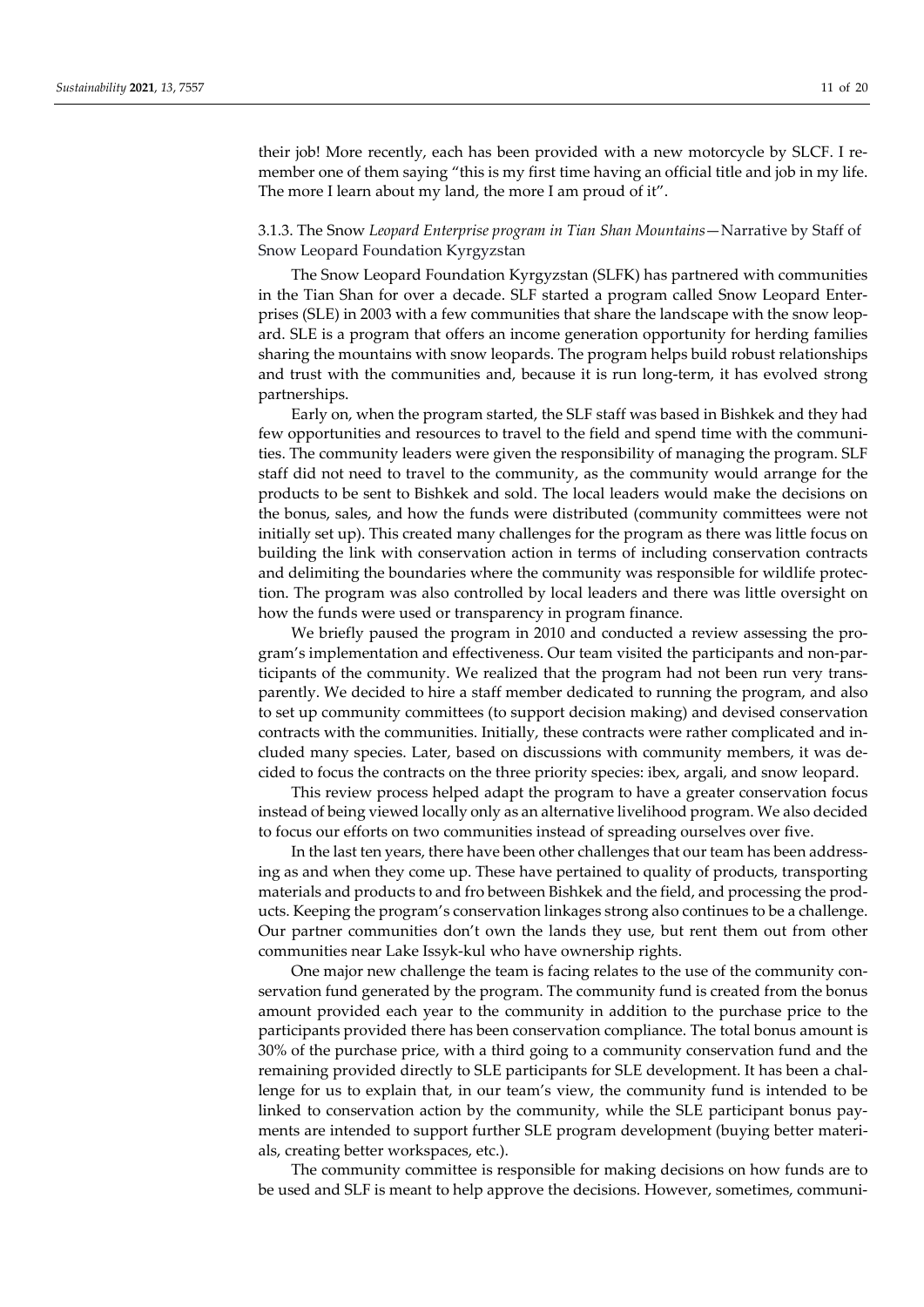ties go ahead with their projects without consultation with us. For example, one community set up a Micro Finance Program with the conservation fund. If a community member needs money, they can borrow money from the fund with a credit (set at a high interest rate). The committee decided on a high interest rate to encourage borrowers to repay the money quickly. This helps community members pay for urgent needs such as petrol and travel to market. There is no limit to the community fund and it has now accumulated to around 700,000 Soums (8500US\$). Our team would have liked for it to be used by the community for furthering conservation goals, while the community members are not keen to do so.

We would like to encourage it to be used annually on conservation activities. However, few conservation activities are proposed by the community. The community members reported that they find it difficult to suggest conservation linked activities. For example, one woman from another community arrived asking to have access to the funds. It had to be explained that the decision on usage was based on the community committee decision. In another example, a community leader suggested buying a container to make more space for SLE participants to make products. However, other community members were concerned that it might be used as private property. The SLF staff visited the community so that they could vote on the decision. However, voting during a meeting is challenging as there is social pressure. People could not express their real desires. Our team subsequently received calls that many community members did not want the funds to be used for the container. There are differences within the community on how to use the funds.

To address this, we might encourage an anonymous voting process. We also hope to make a few suggestions on conservation linked activities that could be undertaken using the funds— such as garbage collection or water sanitation. We think that once the community sees the funds used for conservation activities, they will come up with further ideas on how it could be used. Our team will also discuss whether the community fund could also be used for efforts which could support conservation indirectly. This would benefit the community and encourage them to use the funds.

Another challenge related to the community fund is that, often, the non-participants do not realize that the community fund is also available for them. The SLE participants understandably feel more ownership over the community fund. It takes time for the nonparticipants to realize that they also have a say in its usage. The community meetings often include primarily the participants (that form a higher proportion of the community) and therefore it is hard to hear the voice of non-participants.

Personal reflection: "No money is a headache but having money is also a headache." Managing large amounts of funds gets complicated fast, and the team has to work closely with the community to effectively manage the program.

3.1.4. Building Corrals to Reduce Livestock Depredation in Ladakh, India—Narrative by Staff of Nature Conservation Foundation, India

In the winter of 2020, we learnt of several cases of livestock depredation by carnivores in the region of Eastern Ladakh—24 incidents of surplus livestock killing, of which 11 were reported from a single village. Having worked on setting up preventive measures to minimise surplus killing through collaborative predator-proofing of livestock corrals with the local communities, our team was keen to act. Guided by the local Department of Wildlife Protection, we reached out to the Sumdho TR community that had witnessed 11 attacks. A snow leopard had already been trapped and translocated from the area. The Sumdho TR community was comprised of nearly 60 herders, who reared Changra goats that produce pashmina (cashmere), and this was their primary source of income.

When our team first visited the community and expressed our interest to work with them, they were welcomed by the villagers. According to them, this was amongst the first few times they had been approached by a civil-society organisation. Expectations were high and it took us a few meetings to set the expectations on how we could help, but not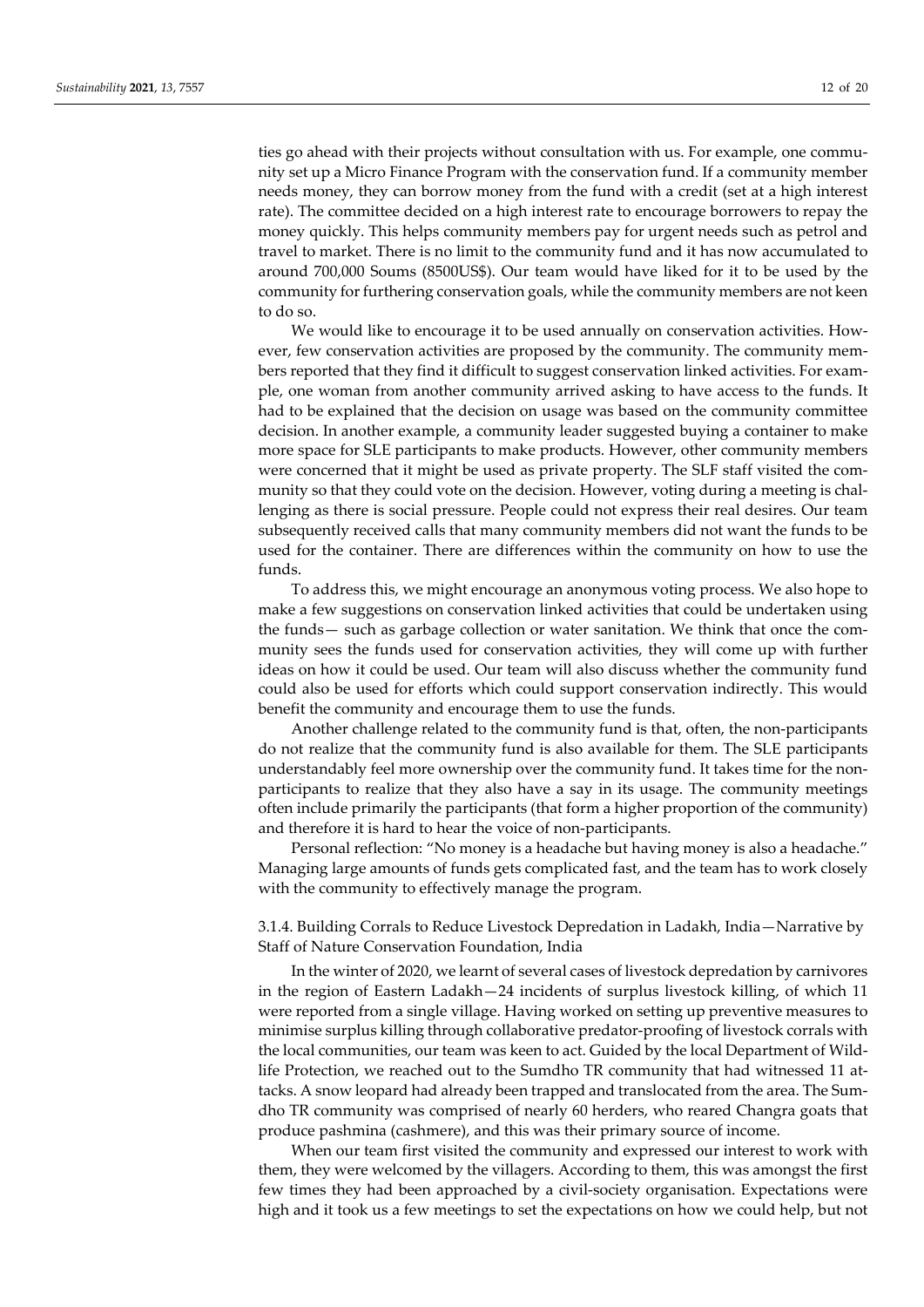without active participation of the community members. Being new in the area, our field team was also trying to ensure that we could build trust. After the initial few meetings, we mutually agreed to work on reinforcing the corrals. However, there were some differences of opinion over the design of the structure. Having worked in other parts of Ladakh, we were comfortable with a design that we had implemented over the last several years. However, the communities we had worked with in the past held fewer livestock (30–50 per family). In this case, each family held 350–500 livestock and hence the corral size would have to be much larger, which would have design implications. Over multiple discussions, the community members explained the design elements that would suit the region and their requirement. They explained how the region was deficient in availability of stone, a basic raw material for construction, and how an altered design could help work around the issue. There were other aspects of design such as the need to ensure that the structure did not block the wind since, according to them, exposure to cold winds was essential for ensuring higher production of pashmina wool. All of these aspects were new to us, but were useful to understand while working on the design of the corrals. Based on these discussions, we developed a new design which was validated by structural experts and wildlife biologists.

We eventually decided to pilot seven new corrals based on the new design. The community chose seven families whose corrals would be rebuilt as part of the effort. They showed great interest in ensuring timely completion. Agreements were drawn up under which we took the responsibly to fabricate and transport material, while the community would ensure timely construction of the corrals as per their suggested design.

These corrals were built over the next of two–three months, with active participation from the community members. Our team participated in the construction to monitor the work. The structures were ready before the onset of winter and are currently in use. These corrals have not reported any new cases of livestock depredation over the three–five months that they have been in use. The herders are satisfied and are looking forward to building more corrals in the future.

# 3.1.5. From Conflicts to Collaboration: Terich Valley in Hindukush Landscape Region in Chitral, Pakistan—Narrative by Staff of Snow Leopard Foundation, Pakistan

Conservation of natural resources, especially wildlife, is one of the most challenging tasks in the Hindukush region of Chitral, Pakistan. This region is a critical area for globally threatened and endangered species, such as the Kashmir markhor and the charismatic snow leopard, as this landscape is blessed with dry temperate conifer forests, sub-alpine scrub, and alpine pasture. The community here is agropastoral and hence depends on natural resources for their livelihood. Conservation is often misinterpreted locally as an attempt by the government to take control of community forest lands. This fuels fears that people will lose their rights to access resources from areas that have been managed traditionally for generations. Sometimes such misconceptions are planted within the community by groups with vested interest, especially by individuals involved in illegal hunting of wildlife.

The local communities in Terich Valley in Chitral have held a negative attitude towards wildlife conservation agencies for several years. The government had initiated a Mountain Area Conservation Project (MACP) in the region in 2004. However, after lack of support from the community—including a physical assault on the project staff—the site for project implementation was changed. No follow up action took place against the members of the community involved in the physical assault. The local community continued to prevent other government and conservation agencies from working in the region until 2018. A probable reason for their stance was that they were being led to believe that such efforts would take away their traditional rights to access pastures by turning them into protected areas.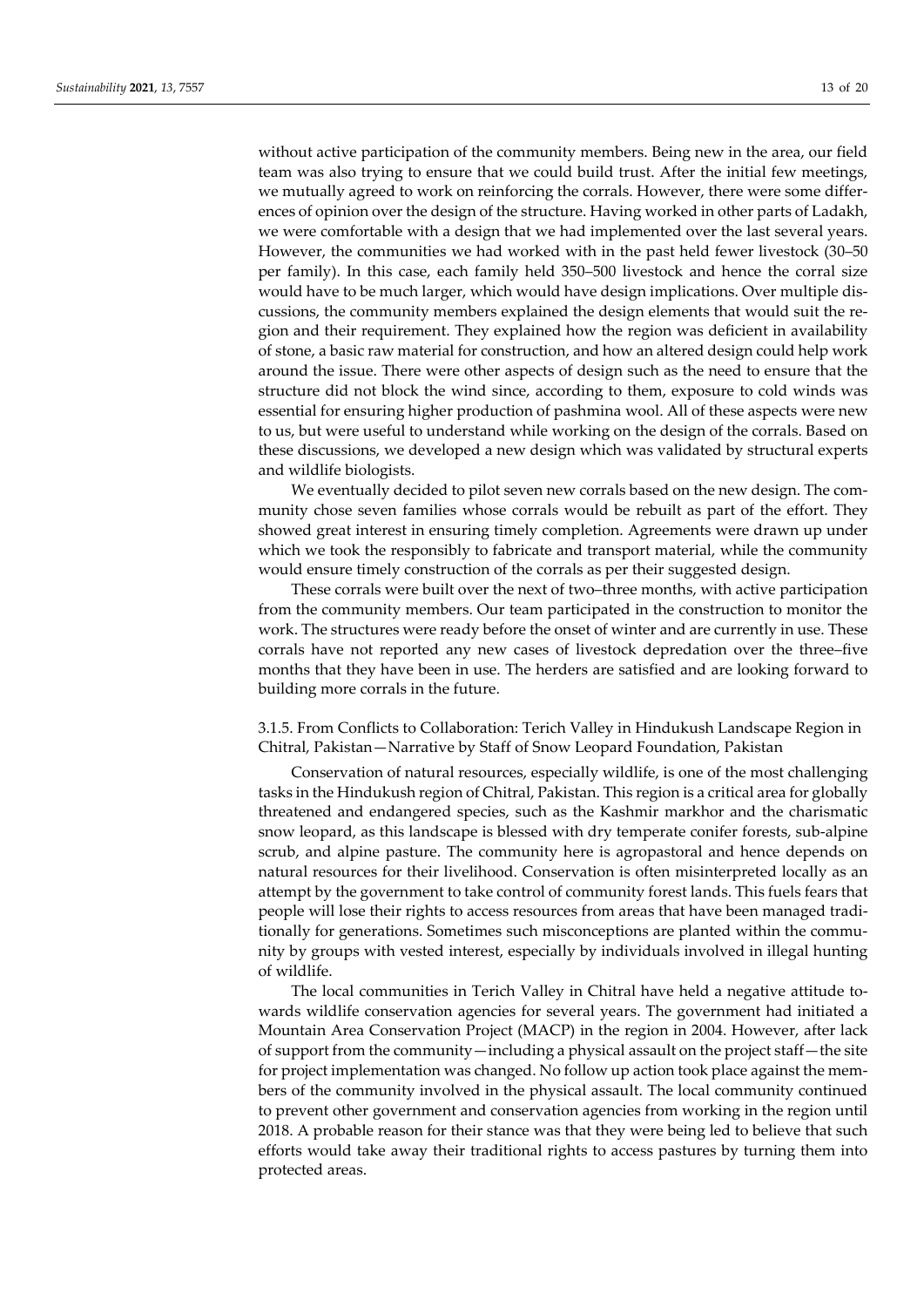Our team first reached out to the communities in Terich Valley in 2018. We started discussions with those within the community who were more open to supporting conservation efforts. We did, however, receive threats from some members of the community. Mindful of the sensitive situation, we did not start conservation interventions, but ensured that we maintained contact with the community members and visited them frequently over the next two years. We also made contact with those members of the community who frequented Chitral (town), where one of SLF's field offices is located. Over the next two years, our team had built a good rapport among those in the community who were keen to support conservation efforts.

Around May 2020, our team visited Terich Valley to help plan a general meeting between the community and the government officials on request of the District Collector of Chitral (head of the region's bureaucracy). During this visit, a group of 17 community members physically assaulted our team members. Our team lodged a formal complaint of the incident, reporting the 17 community members to the police. This was done after much deliberation and considering that inaction would set a bad precedent, as well as possibly close the door for any future attempts at working with this community. Once the case was presented in court, the accused had to make frequent visits to Chitral. They had to personally bear the financial cost of litigation and received no support from those who had misled and instigated them to act in this manner.

While our team members did not visit the valley after this incident, we remained in contact with community members who visited Chitral and invited them to our office. Later last year, we also organised an exposure trip for some representatives of Terich Valley to visit some other field sites where our community-based conservation efforts were ongoing. Meetings with members of other established community committees (Village Conservation Committees) helped remove their apprehensions about losing access to their pastures. Seeing how other communities had benefited from joint efforts in their landscapes, members from Terich Valley were willing to engage.

Over the past few months, we have started community-led efforts in the valley including the hiring of community watchers, initiated efforts to restore degraded patches of grassland, and undertaken the installation of solar pumps for lifting water for irrigation. The community is coming forward to participate in all these efforts. Those who harbored a negative attitude towards conservation (and were likely involved in illegal hunting of wildlife) are stepping forward to participate in these efforts. The 17 people who had cases filed against them have also expressed interest in working with SLF, with a request to take back the complaints filed against them. All this has been possible only after the community was convinced that they would retain the rights they have traditionally held.

### 3.1.6. Gurvantes Livestock Insurance Program, Mongolia—Narrative by Staff of the Snow Leopard Conservation Foundation, Mongolia

The beginning of our livestock insurance program was the output of a challenging situation that happened in the Gobi. Every year, throughout Mongolia, we have a New Year Celebration in the second half of December. Our team was just coming back to the office after the holiday and we had gathered together on January 1st. The same day, we received disturbing news about one of the communities in the Gobi where we work, called Gurvantes. We received a phone call from our field staff member saying that one of our collared snow leopards that we had been tracking, Bayartai, was shot by a herder. When we heard about the incident, our team immediately travelled to Gurvantes.

It turned out that the herder had lost 26 goats over multiple nights. Each night, he had worried that something would come to take more livestock, and it had. He was elderly and he was fed up. Finally, he put out a trap to catch the predator in case it came back. That night, he caught the snow leopard in the trap. The snow leopard had managed to pull up the stake and was jumping around. The man must have been frightened—it was dark—and he grabbed a gun and shot the snow leopard. Then, he noticed that the snow leopard had a collar and he came over to our research station to inform our team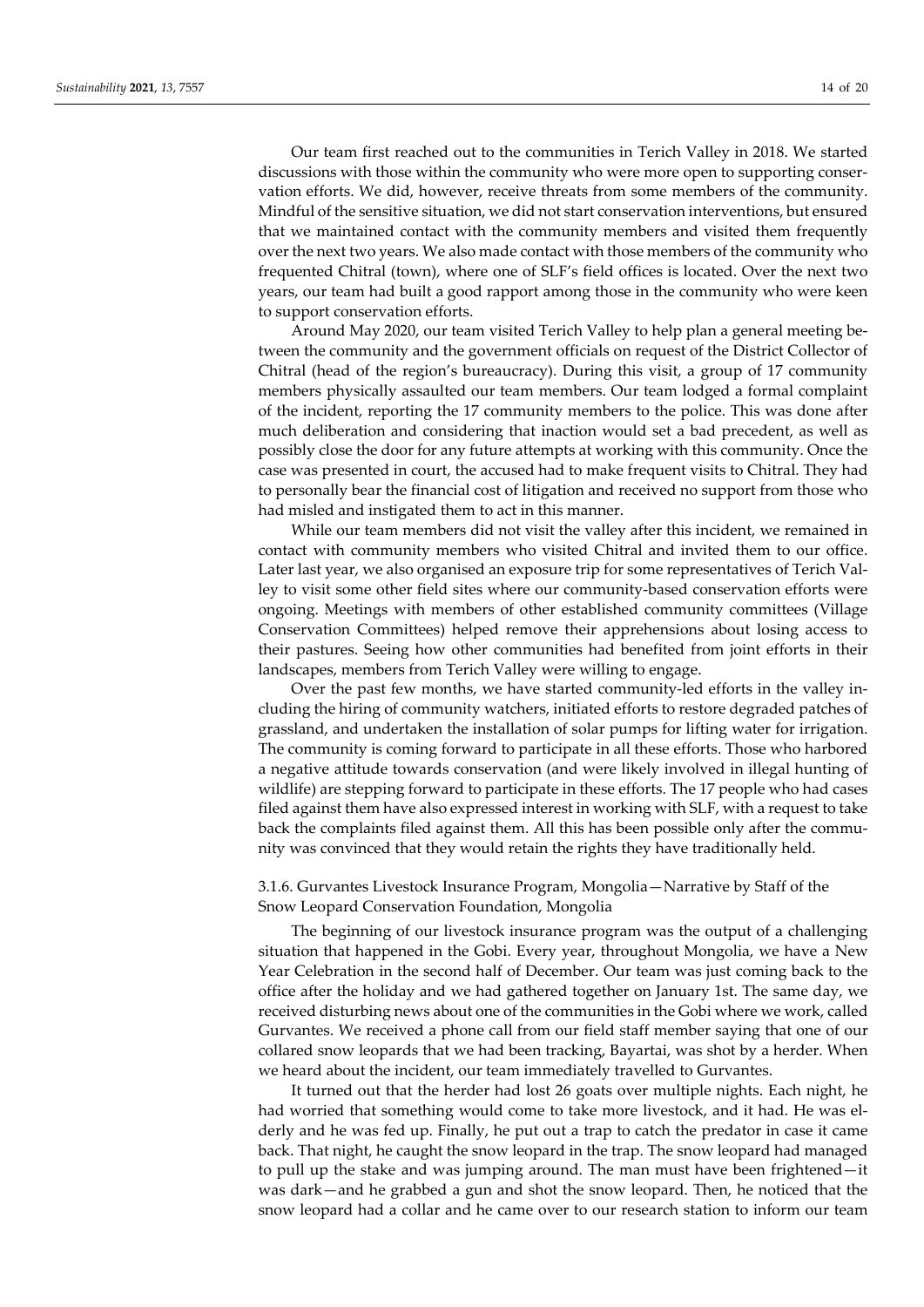and said that he shot the cat accidently. The good thing was that he reported it; he could have hidden it and never told.

We felt it was important to be there, in person, to better understand what really happened and to meet with the community. Every year during the first week of January, the herders have their big annual business meeting. We had not realized that this would be happening at the time we arrived. When we arrived there, our team was taken to a large herder meeting which was already in progress. The Soum Governor said to us, "You can explain your purpose for coming here", and we were ushered to the front.

There were around 300 people. They filled the entire Sport Hall. Even now I can remember the feeling—it was so scary. I was very young—it was 10 years ago. I remember how angry people were and how it felt to me like they were blaming us. When we got there, a young person was saying "Oh the snow leopard people are here". He was related to the man who had shot Bayartai and he was taunting us. So many people were upset, supporting the man who shot the cat. People were bringing up old stories; saying things such as, "a snow leopard once attacked a person in the Gobi. What is more important to you: snow leopard or human?" Bayara, my Director, said, "human, of course." Another lady stood up and shouted, "If you want to protect your snow leopard, take it to the zoo. We don't need your snow leopard eating all the goats." I was feeling a bit angry. Again, I was young and had a bit of an ego. I wanted to say things such as "Why don't you just protect your livestock better." But I did not. I did try to explain things to them a few times, like how we are not wanting to raise snow leopards in captivity, we just want to protect them in their natural state. But, every time I tried to explain something to them it seemed to make them angrier.

I realized Bayara was not explaining things to them. She was just listening and saying things such as, "Oh I am so sorry about that!", "Oh no, I am really sorry for that". Everyone was shouting and asking why we were there. I wanted to answer, but Bayara was so humble and was saying she was so sorry this happened, and we kept listening. For more than an hour we just listened and encouraged them to keep talking about how they felt and what they thought. Bayara was just saying sorry. It was really difficult for me. After a long time, after letting them express themselves and saying sorry, Bayara finally said, "Do you think we can come up with any solutions together?" Then, some man said if you want to protect the snow leopard you need to compensate the losses. So, Bayara told them that, in Mongolia, we don't have a National compensation scheme, but in India we know about a project on livestock insurance. We described it a bit and the herders thought that could work. So, Bayara said, "Let's test it."

From then, we began working with the community on the program. Now the insurance program is over 10 years old. It went from one small group of six people to three groups of more than 55. This is how the program came to be–in this highly charged situation. It took negotiation, but not really the stereotypical bargaining. It took actively listening, working to understand and really hear the herders and their pain and frustration, patience, empathy, and negotiating by guiding toward a solution when they were ready, by asking them for their ideas. Working together toward a solution from their ideas.

#### *3.2. Analysis of the Narratives*

The analysis of the narratives is outlined in Table 1. For each of the different narratives, we examined the role of each of the PARTNERS principles, reviewing the way the elements had been explored through the lens of the PARTNERS principles, validated by the authors of the narratives; what worked well with their program in terms of the PART-NERS principles (added in Table 1 in italics); and what needed to be strengthened to promote long term solutions in terms of the PARTNERS principles (added in Table 1 in bold). The practitioners ranked most of the PARTNERS principles, especially Presence, Respect, and Empathy as being very important (Table 2). Strategic support from governments was deemed less important from the perspectives of the case studies.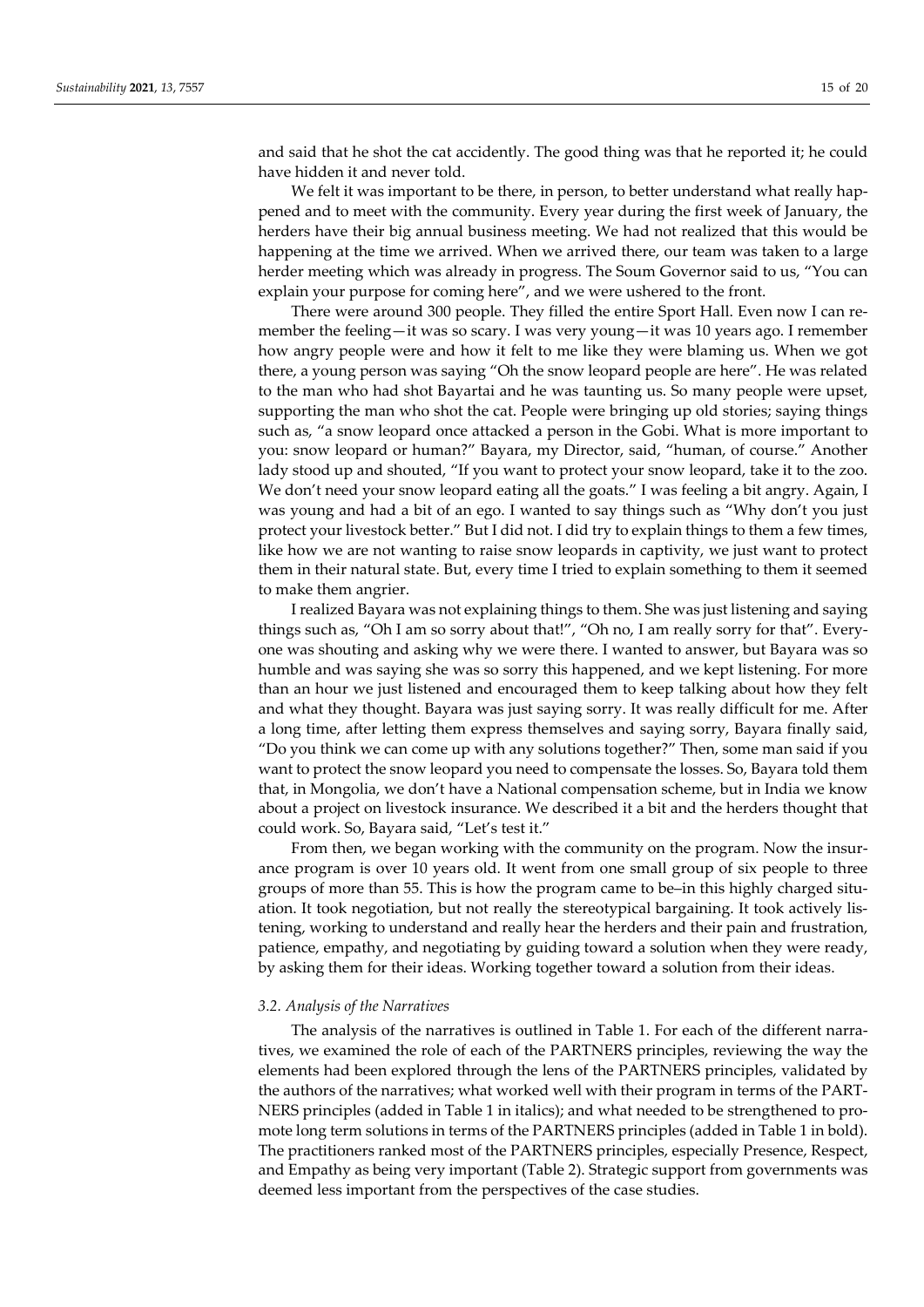| Principle              | <b>Hisper Valley</b> |   | Tost Tian Shan Ladakh |   | Terich<br>Valley | <b>Gurvantes</b> | Total |
|------------------------|----------------------|---|-----------------------|---|------------------|------------------|-------|
| Presence               | 5                    | 5 | 5                     |   | 5                | 5                | 29    |
| Aptness                | 5                    |   |                       | 5 |                  | 5                | 24    |
| Respect                | 5                    | 5 |                       | 3 | 5                | 5                | 27    |
| Transparency           | 5                    |   | 5                     |   |                  | 3                | 24    |
| Negotiation            | 5                    |   | 5                     | 3 | 3                | 5                | 22    |
| Empathy                | 5                    |   | 5                     |   | 5                |                  | 25    |
| Responsiveness         | 5                    | 5 |                       |   |                  | 5                | 24    |
| Strategic Sup-<br>port | 5                    |   |                       |   |                  |                  | 16    |

**Table 2.** Assessment of importance of each of the principles in the case study. Scale of 0 to 5 (0 being unimportant and 5 being very important).

# **4. Discussion**

Documenting the experiences of on-the-ground practitioners and conservationists is essential to better understand conditions needed for long-term conflict management [2,7,18]. However, the perspectives of these actors addressing acute conservation conflicts are rarely heard directly and through their own words as they relate them [43,45]. Their insights as determined by themselves, rather than through intermediaries such as researchers, are perhaps less well represented in the conservation conflict literature and run the risk of being filtered out or diluted. In this paper, we have brought together the direct narratives of practitioner teams across four Asian countries to better compare and assess some of the challenges faced in the context of snow leopard conservation. We then examined their narratives through the lens of the PARTNERS Principles [3] to draw general insights on what worked well and could be strengthened for long-term conservation.

The narratives are all different in terms of context and conflict situations. They range from the story of how relationships with communities were built (e.g., in the Terich Valley), to one of adaptation to changing events and settings (e.g., the illegal killing of a snow leopard in Gurvantes, poaching of ibex in the Hisper valley, and mass livestock depredation events in Ladakh). A further narrative explores the deepening of the relationship with communities through implementing new or on-going initiatives (e.g., Community Rangers in Tost, addressing poaching in the Hisper valley, and adapting the enterprise program in the Tian Shan). Despite the differences, similarities across cases were observed. Most notably, these similarities include a. the need to understand and engage with communities through the three PARTNERS principles of presence, respect, and empathy (scored highest when ranked by the narrative authors); b. designing tailored approaches based on aptness, responsiveness, and negotiation; c. the need for horizontal and vertical communication between stakeholders in order to increase transparency. Strategic support from governments was contextually important; however, not in all cases, and therefore scored relatively low. Each of these are explored in turn below.

In Terich Valley, a sustained presence of over two years was instrumental in building understanding and trust with a local community that had had negative experiences of conservation in the past and needed time and effort to rebuild a relationship with conservationists. Across all the case studies in situations where strong relationships already existed with communities, such as in Gurvantes, Ladakh, and Hisper, there was a constant need to respond rapidly to any incident or change in local circumstances. When a snow leopard was killed in Gurvantes, it required the conservation team to travel to the site and listen to the local community, showing respect and empathy, before reaching a moment where the co-development of a new initiative to protect livestock became acceptable to the local community. Respect and empathy were apparent in all case studies, most notably in the Gurvantes example, where the field team responded quickly and took the time, in a tense atmosphere, to hear the local community and empathise with the local people before asking them to think of solutions. Such respect works both ways: in Tian Shan, the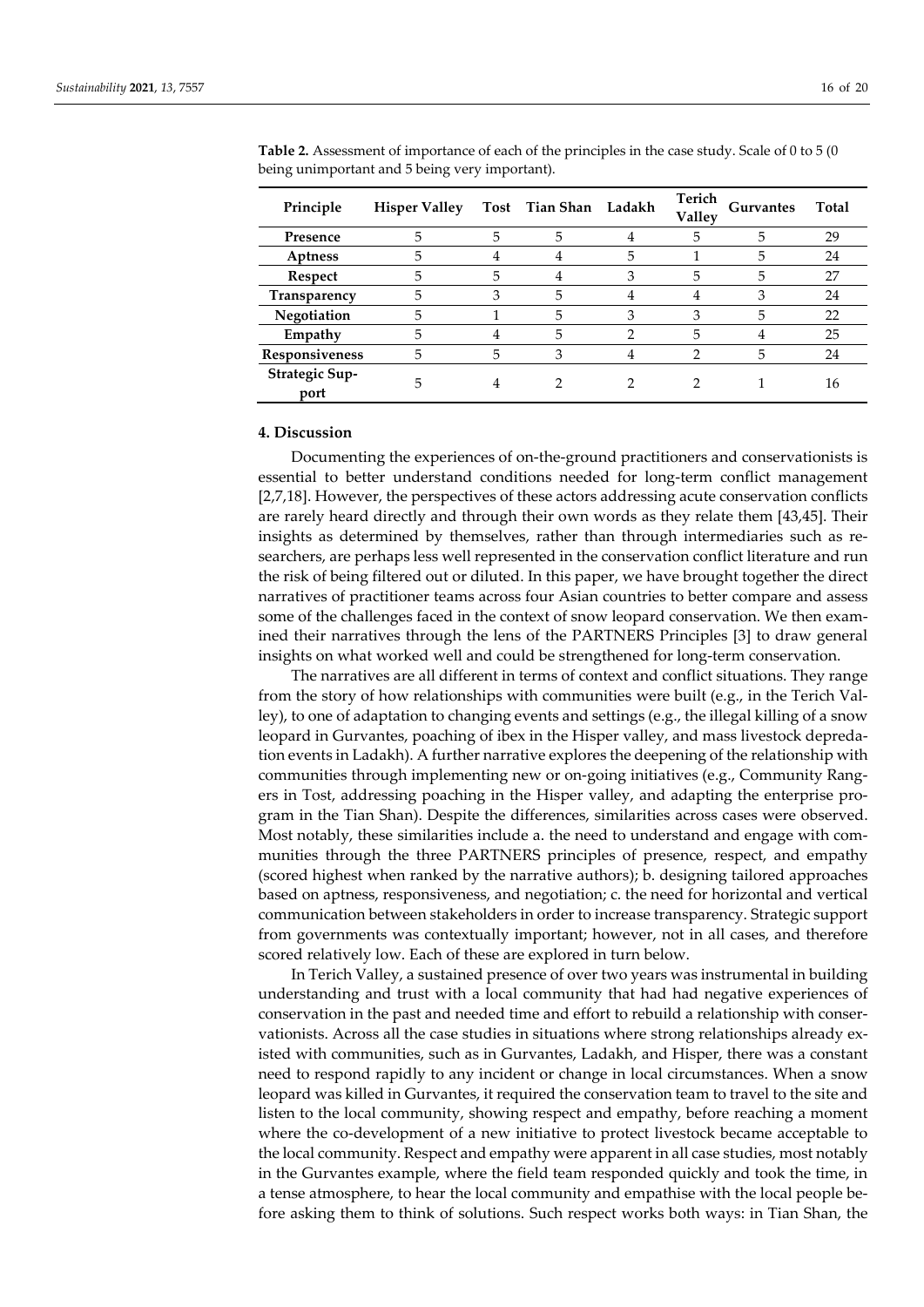community now confides in the conservationists—even with sensitive information such as illegal activities.

This understanding and engagement through presence, respect, and empathy is directly linked with the ability to achieve tailored approaches through apt and timely responses. In the Ladakh example, livestock predation events (of which the conservationists were aware of thanks to their presence) led to the rapid development of corrals designed and implemented by the local community. In Hisper, the news of the ibex poaching was gained through 'local champions', who had an in-depth knowledge of the area and of community elders, and initiated discussions over how to stop illegal poaching. Such need for contextualisation of responses has been highlighted in the literature [23,26]. It does however raise a paradox of ensuring contextual local responses along with the challenge of scaling up such conservation initiatives [24].

One of the lessons learned that cuts across all narratives, linked to understanding, engagement, and the need for closely tailored approaches, is the underlying requirement for ensuring a long-term conservation perspective. In the Hisper narrative, the reason for unsuccessful previous attempts to address illegal poaching was the short-term nature of these interventions: as soon as the short-term project ended, poaching started again. The other key lesson learned across the case studies is the centrality of local community empowerment for achieving conservation results. In Hisper, for example, one of the achievements was that local people, recommended by the local community, were hired as wildlife guards. This is a similar approach to that in Tost, where the rangers were elected by the community, rather than appointed by the conservation team. This thereby helped create transparency, enable effective negotiation, and highlighted respect towards the community for those decisions. The community rangers were further empowered by being invited to the training of the state rangers and being officially recognised by the provincial government and Tost Nature Reserve team.

There were, however, aspects of community-based conservation approaches that could be improved. These cut across narratives and are relevant to experiences of practitioners more broadly. One nexus that emerged is the need for long-term sustained strategic support—a challenge highlighted by other authors [46]. Whilst such support was apparent in some settings such as Hisper, Ladakh, and Terich, it was evident in the other narratives that this support could be strengthened. Such support requires time to be put into creating and maintaining links with decision-makers and the bureaucracy at the regional and national levels, with often a fine line between support and maintaining the ownership of conservation programmes by the local communities. This is well exemplified in Tost, where the work of the local rangers is independent, but has been acknowledged by the local government. All case studies also emphasized the role of presence as an ingredient of success for community conservation outcomes [3]. Presence as a crosscutting factor strengthened transparency, responsiveness, empathy, aptness, and respect. This was also an area where teams made suggestions for improvement while recognizing the challenge of deploying conservation staff on a full-time basis. The possibility of exploring other ways of ensuring presence through 'local champions' or hiring local staff were demonstrated in two case studies (Hisper Valley and Tost).

The framework of this paper and the application of the PARTNERS Principles as a tool for reflection and analysis of community conservation approaches proved to be valuable [35]. This suggests that community conservation approaches should be assessed on both processes and outcomes together. The framework allowed us to explore the elements of process in articulating what are often among the most challenging dimensions to measure success [15,17]. We recommend that community-based conservation programs apply such stakeholder engagement principles as part of their practice, and ways to track programs and improve learning [17].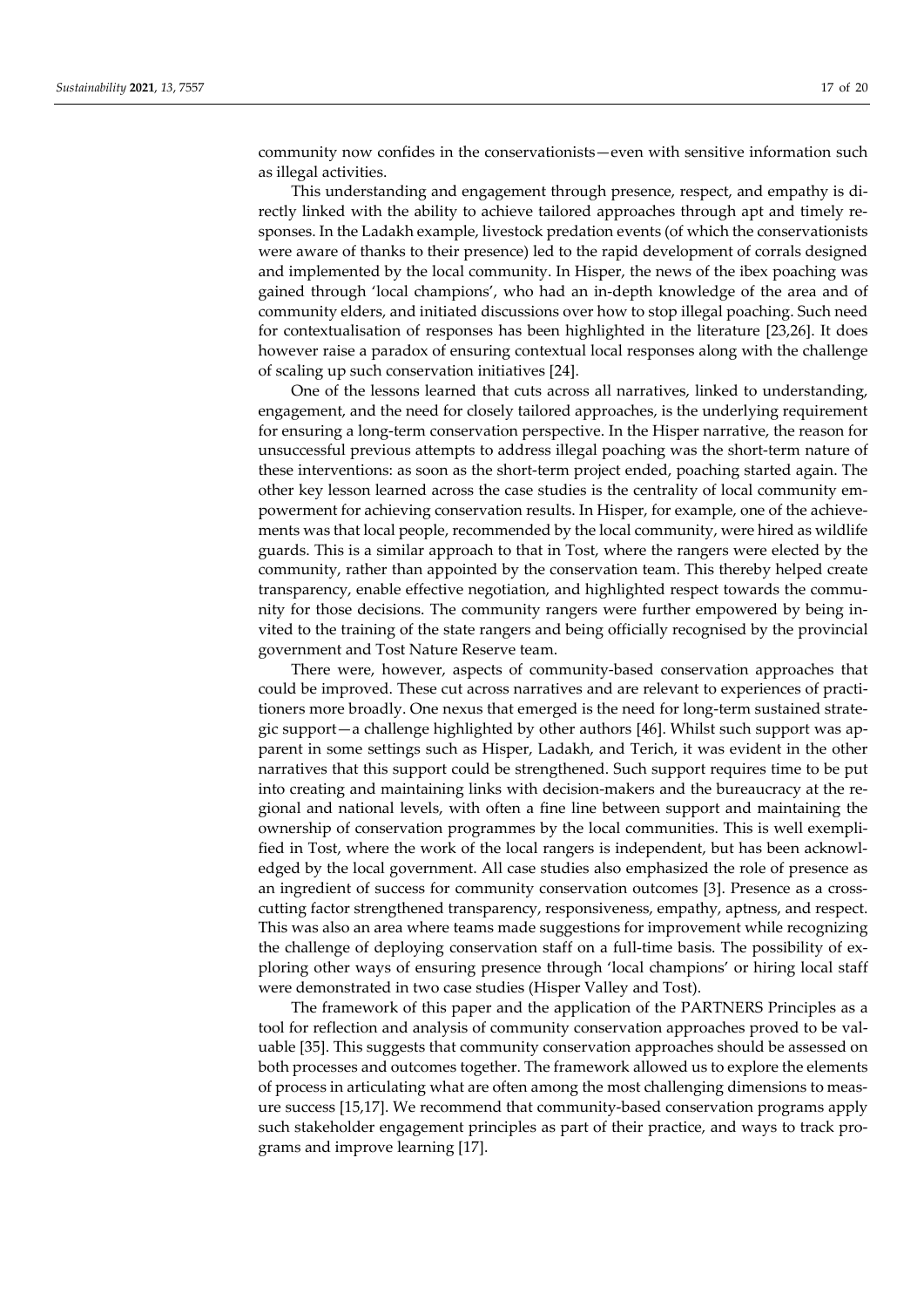#### **5. Conclusions**

This paper, based on direct narratives from conservation practitioners, provides insights on some of the conditions needed for long-term conflict management. These include

- a. the need to encompass the range of PARTNERS principles in community-based conservation efforts, as they work together as seen in the narratives: presence builds empathy and respect, and leads to greater responsiveness and aptness of solutions through negotiation of interventions that benefit from wider strategic support. Working on one without the others is misleading [3];
- b. the need to empower local communities as partners in conservation through their ownership of decisions and their implementation, with equitable sharing of costs and benefits of conservation [47];
- c. the need to work in the long-term to build and sustain resilient relationships with local communities.

Of course, such conditions require resources, and this can be a challenge when there is a mismatch between short-term funding and goals of funders and long-term engagement needed for effective conflict management. Potential solutions could include the need for increased dialogue with funders on the time needed to build relationships and trust that may form the backbone of effective conflict management. Such dialogue could potentially lead to reduced pressure for 'deliverables' and a greater focus on partnership building and on improved monitoring and evaluation that can be jointly developed with local communities and can include some of the more fundamental aspects of conflict management (perhaps basing them even on the PARTNERS principles). If these conditions for sustainable conflict management are put in place, these can allow for local communities to be more resilient in the face of wider forces, through multi-pronged long-term programs that actively and respectfully engage multiple stakeholders as partners in conservation in the long-term.

**Author Contributions:** Conceptualization, J.C.Y., J.S.A., A.B.; methodology, J.C.Y., J.S.A., A.B.; formal analysis, D.S., A.D., B.A., T.N.M., K.J., V.A., B.K., A.N., S.K., H.A., J.S.R., K.S., R.M., C.M.; validation, D.S., A.D., B.A., T.N.M., K.J., V.A., B.K., A.N., S.K., H.A., J.S.R., K.S., R.M., C.M.; writing original draft preparation, J.C.Y., J.S.A., A.B.; writing—review and editing, D.S., A.D., B.A., T.N.M., K.J., V.A., B.K., A.N., S.K., H.A., J.S.R., K.S., R.M., C.M.; All authors have read and agreed to the published version of the manuscript.

**Funding:** This research received no external funding.

**Institutional Review Board Statement:** Not applicable.

**Informed Consent Statement:** Not applicable.

**Data Availability Statement:** Not applicable.

**Acknowledgments:** The authors wish to acknowledge the Melkus Family Foundation for supporting this work.

**Conflicts of Interest:** The authors declare no conflict of interest.

#### **References**

- 1. Young, J.C.; Marzano, M.; White, R.M.; McCracken, D.; Redpath, S.; Carss, D.; Quine, C.P.; Watt, A. The emergence of biodiversity conflicts from biodiversity impacts: Characteristics and management strategies. *Biodivers. Conserv.* **2010**, *19*, 3973–3990.
- 2. Redpath, S.M.; Young, J.; Evely, A.; Adams, W.M.; Sutherland, W.; Whitehouse, A.; Amar, A.; Lambert, R.A.; Linnell, J.D.C.; Watt, A.; et al. Understanding and managing conservation conflicts. *Trends Ecol. Evol.* **2013**, *28*, 100–109.
- 3. Mishra, C. *The PARTNERS Principles for Community-Based Conservation*; Snow Leopard Trust: Seattle, DC, USA, 2016.
- 4. Treves, A.; Karanth, K.U. Human-carnivore conflict and perspectives on carnivore management worldwide. *Conserv. Biol.* **2003**, *17*, 1491–1499.
- 5. Salvatori, V.; Balian, E.; Blanco, J.C.; Ciucci, P.; Demeter, L.; Hartel, T.; Marsden, K.; Redpath, S.M.; von Korff, Y.; Young, J.C. Applying participatory processes to address conflicts over the conservation of large carnivores: Understanding conditions for successful management. *Front. Ecol. Evol* **2020**, *8*, 182.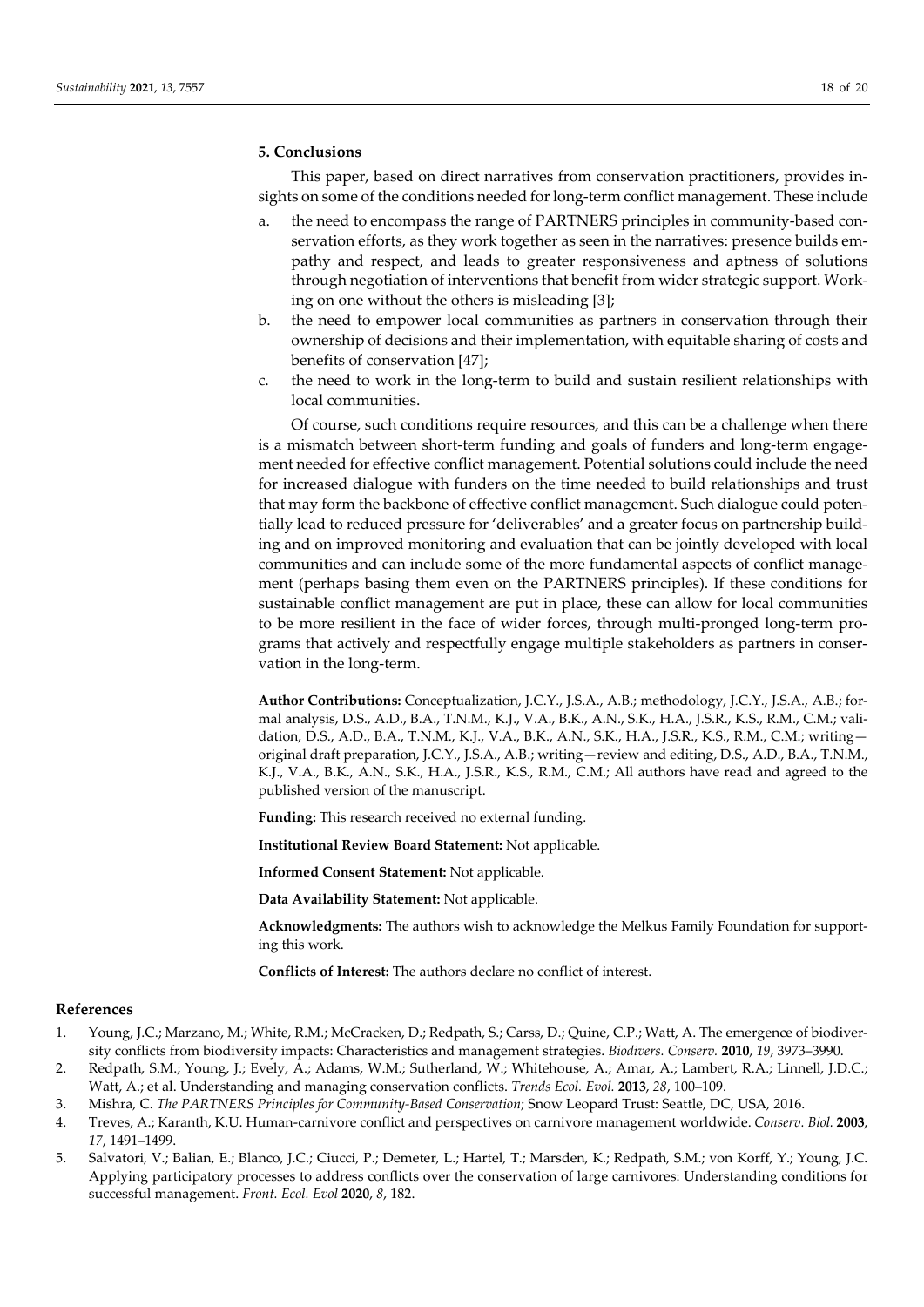- 6. Linnell, J.D.C.; Cretois, B. *Research for AGRI Committee—The Revival of Wolves and other Large Predators and Its Impact on Farmers and their Livelihood in Rural Regions of Europe*; European Parliament: Brussels, Belgium, 2018.
- 7. Redpath, S.M.; Gutiérrez, R.J.; Wood, K.A.; Young, J.C. (Eds.) *Conflicts in Conservation: Navigating Towards Solutions*; Cambridge University Press: Cambridge, UK, 2015.
- 8. Mishra, C. Livestock depredation by large carnivores in the Indian trans-Himalaya: Conflict perceptions and conservation prospects. *Environ. Conserv.* **1997**, *24*, 338–343.
- 9. Salvatori, V.; Balian, B.; Blanco, J.C.; Carbonell, X.; Ciucci, P.; Demeter, L.; Marino, A.; Panzavolta, A.; Sólyom, A.; von Korff, Y.; et al. Are Large Carnivores the real issue? Proposed solutions for improving conflict management through stakeholder participatory processes in rural areas. *Sustainability* **2021**, *13*, 4482.
- 10. Bostedt, G.; Grahn, P. Estimating cost functions for the four large carnivores in Sweden. *Ecol. Econ.* **2008**, *68*, 517–524.
- 11. Bhatia, S.; Redpath, S.M.; Suryawanshi, K.; Mishra, C. Beyond conflict: Exploring the spectrum of human-wildlife interactions and their underlying mechanisms. *Oryx* **2020**, *54*, 621–628.
- 12. Woodroffe, R.; Thirgood, S.; Rabinowitz, A. (Eds.) The future of coexistence: Resolving human–wildlife conflicts in a changing world. In *People Wildlife, Conflict or Co-existence?* Cambridge University Press: Cambridge, UK, 2005; pp. 388–405.
- 13. Woodroffe, R.; Redpath, S.M. When the hunter becomes the hunted. *Science* **2015**, *348*, 1312–1314.
- 14. Redpath, S.M.; Bhatia, S.; Young, J.C. Tilting at wildlife—reconsidering Human-Wildlife Conflict. *Oryx* **2015**, *49*, 222–225.
- 15. Dickman, A.J. Complexities of conflict: The importance of considering social factors for effectively resolving human–wildlife conflict. *Anim. Conserv.* **2010**, *13*, 58–466.
- 16. Gutiérrez, R.J.; Wood, K.A.; Redpath, S.M.; Young, J.C. Conservation conflicts: Future research challenges. In *Current Trends in Wildlife Research*; Springer: Berlin, Germany, 2016; pp. 267–282.
- 17. Butler, J.R.A.; Young, J.C.; McMyn, I.A.G.; Leyshon, B.; Graham, I.M.; Walker, I.; Warburton, C. Evaluating adaptive co-management as conservation conflict resolution: Learning from seals and salmon. *J. Environ. Manag.* **2015**, *160*, 212–225.
- 18. Ainsworth, G.B.; Redpath, S.M.; Wernham, C.V.; Wilson, M.W.; Young, J.C. Integrating scientific and local ecological knowledge to address conservation conflicts: Towards a practical framework based on lessons learned from a Scottish case study. *Environ. Sci. Policy* **2020**, *107*, 46–55.
- 19. Young, J.C.; McCluskey, A.; Kelly, S.B.A.; O'Donoghue, B.; Donaghy, A.M.; Colhoun, K.; McMahon, B.J. A transdisciplinary approach to a conservation crisis: A case study of Eurasian curlew (Numenius arquata) in Ireland. *Conserv. Pract.* **2020**, *2*, 2206.
- 20. Bonsu, N.O.; McMahon, B.J.; Meijer, S.; Young, J.C.; Keane, A.; Dhubháin, Á.N. Conservation conflict: Managing forestry versus hen harrier species under Europe's Birds Directive. *J. Environ. Manag.* **2019**, *252*, 109676.
- 21. Rakotonarivo, O.S.; Jones, I.L.; Bell, A.; Duthie, A.B.; Cusack, J.; Minderman, J.; Bunnefeld, N. Experimental evidence for conservation conflict interventions: The importance of financial payments, community trust and equity attitudes. *People Nat.* **2021**, *3*, 62–175.
- 22. Young, J.C.; Searle, K.R.; Butler, A.; Simmons, P.; Watt, A.D.; Jordan, A. The role of trust in the resolution of conservation conflicts. *Biol. Conserv*. **2016**, *195*, 196–202.
- 23. Waylen, K.A.; Fischer, A.; McGowan, P.J.; Thirgood, S.J.; Milner-Gulland, E.J. Effect of local cultural context on the success of community-based conservation interventions. *Conserv. Biol.* **2010**, *24*, 1119–1129.
- 24. Young, J.; Jordan, A.; Searle, K.R.; Butler, A.; Simmons, P. Framing scale in participatory biodiversity management may contribute to more sustainable solutions. *Conserv. Lett.* **2013**, *6*, 333–340.
- 25. Pettigrew, M.; Xie, Y.; Kang, A.; Rao, M.; Goodrich, J.; Liu, T.; Berger, J. Human-carnivore conflict in China: A review of current approaches with recommendations for improved management. *Integr. Zool.* **2012**, *7*, 210–226.
- 26. Brooks, J.; Waylen, K.A.; Mulder, M.B. Assessing community-based conservation projects: A systematic review and multilevel analysis of attitudinal, behavioral, ecological, and economic outcomes. *Environ. Evid.* **2013**, *2*, 2.
- 27. Mishra, C.; Redpath, S.R.; Suryawanshi, K.R. Livestock Predation by Snow Leopards: Conflicts and the Search for Solutions. In *Snow Leopards Biodiversity World Conservation from Genes to Landscapes*; McCarthy, T., Mallon, D., Eds.; Elsevier: Amsterdam, The Netherlands, 2016; pp. 59–67.
- 28. Snow leopard Working Secretariat. *Global Snow leopard and Ecosystem Protection Program*; Kyrgyz Republic: Bishkek, Kyrgyzstan, 2013.
- 29. Johansson, Ö.; Rauset, G.R.; Samelius, G.; McCarthy, T.; Andren, H.; Tumursukh, L.; Mishra, C. Land sharing is essential for snow leopard conservation. *Biol. Conserv.* **2016**, *203*, 1–7.
- 30. Mishra, C.; Allen, P.; McCarthy, T.; Madhusudan, M.D.; Bayarjargal, A.; Prins, H.H.T. The Role of Incentive Programs in Conserving the Snow Leopard. *Conserv. Biol.* **2003**, *17*, 1512–1520.
- 31. Foggin, M. Pastoralists and wildlife conservation in western China: Collaborative management within protected areas on the Tibetan Plateau. *Pastor. Res. Policy Pract.* **2012**, *2*, 17.
- 32. Din, J.U.; Ali, H.; Ali, A.; Younus, M.; Mehmood, T.; Norma-Rashid, Y.; Nawaz, M.A. Pastoralist-predator interaction at the roof of the world: Conflict dynamics and implications for conservation. *Ecol. Soc.* **2017**, *22*, doi:10.5751/ES-09348-220232.
- 33. Murali, R.; Ikhagvajav, P.; Amankul, V.; Jumabay, K.; Sharma, K.; Bhatnagar, Y.V.; Suryawanshi, K.; Mishra, C. Ecosystem service dependence in livestock and crop-based production systems in Asia's high mountains. *J. Arid. Environ.* **2020**, *180*, 104204, doi:10.1016/j.jaridenv.2020.104204.
- 34. Berger, J.; Buuveibaatar, B.; Mishra, C. Globalization of the cashmere market and the decline of large mammals in central asia. *Conserv. Biol.* **2013**, *27*, 679–689.